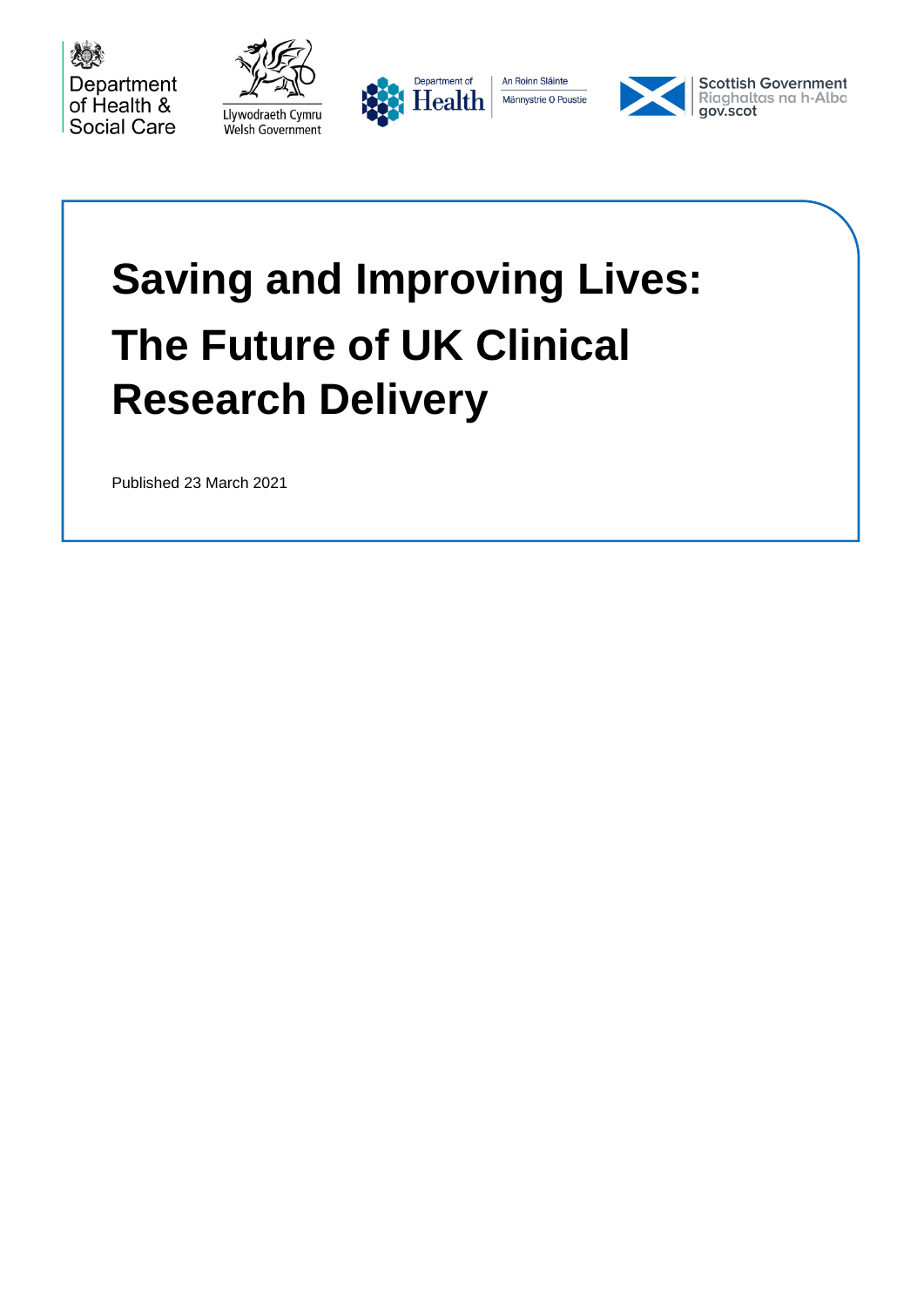## **Contents**

| <b>Ministerial foreword</b>                                                                        | 3              |
|----------------------------------------------------------------------------------------------------|----------------|
| The value of clinical research                                                                     | 5              |
| Our lifeline during COVID-19                                                                       | 5              |
| Our opportunity to grow, adapt and improve                                                         | 6              |
| Our hope for the future                                                                            | $\overline{7}$ |
| Our chance to help others                                                                          | 8              |
| Our time to act is now                                                                             | 9              |
| Our vision for UK clinical research delivery                                                       | 12             |
| Clinical research delivery embedded in the NHS                                                     | 12             |
| Patient-centred research                                                                           | 12             |
| Streamlined, efficient and innovative clinical research                                            | 13             |
| Research delivery enabled by data and digital tools                                                | 13             |
| A sustainable and supported research delivery workforce                                            | 14             |
| Our strategy and plans for delivery                                                                | 15             |
| Building upon digital platforms to deliver clinical research                                       | 15             |
| Increasing the use of innovative research designs                                                  | 16             |
| Aligning our research programmes and processes with the needs of the UK health and care<br>systems | 16             |
| Improving visibility and making research matter to the NHS                                         | 17             |
| Making research more diverse and more relevant to the whole UK                                     | 17             |
| Strengthening public, patient and service user involvement in research                             | 17             |
| Where we go from here                                                                              | 18             |
| Moving forward together                                                                            | 18             |
| Our approach across the UK                                                                         | 18             |
| Wider policy alignment                                                                             | 18             |
| Phased implementation                                                                              | 19             |
| <b>Next steps</b>                                                                                  | 20             |
| <b>Case studies</b>                                                                                | 21             |
| Discovering lifesaving COVID-19 therapies in record time - RECOVERY                                | 21             |
| Our route back to normality – The UK's role in innovative COVID-19 vaccine trials                  | 21             |
| Improving access and building resilience - RELIEVE IBS-D                                           | 22             |
| Tacking global healthcare challenges – the Genetic Links to Anxiety and Depression Study           | 22             |
| Improving outcomes for all - the OPTIMAS trial                                                     | 23             |
| The power of innovation and collaboration – the National Lung Matrix Trial                         | 23             |
| Transforming psychotherapy using new technologies - gameChange                                     | 24             |
| <b>Glossary</b>                                                                                    | 25             |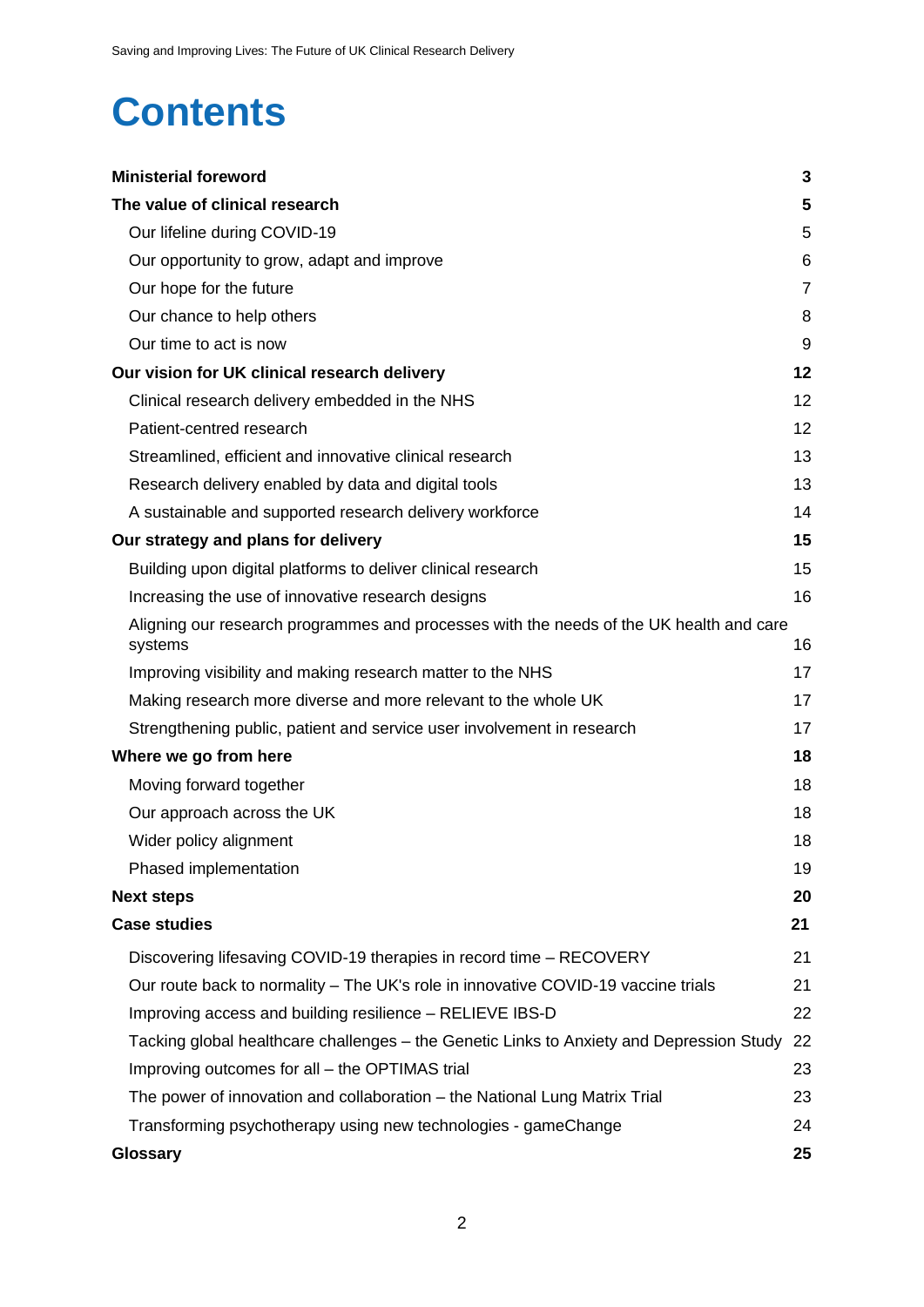## <span id="page-2-0"></span>**Ministerial foreword**

The past year has delivered unprecedented challenges for us all. But through these dark times, UK clinical research has provided a beacon of hope.

The tireless efforts of our healthcare professionals, researchers, participants, regulators, medical charities and industry have helped us to lead the world in COVID-19 research. From the rapid delivery of innovative platform trials, like RECOVERY, to our massive contribution to the global vaccine effort, our research ecosystem has pulled together across the UK to provide us with a route back to normality.

This is testament to our strengths. The UK has long been at the forefront of clinical research thanks to our deep scientific expertise and our dedicated research infrastructure. But the last 12 months have seen a step-change, with a heightened spirit of collaboration and innovation driving everything we have achieved.

As we look to the future, we must use these lessons from COVID-19 as a springboard to build back better. Because we stand at an inflection point for global healthcare. Driven by data and analytics, cutting-edge technologies and treatments, including precision medicines and artificial intelligence, are transforming the way we treat patients.

And this is just the tip of the iceberg. The coming years will see an explosion in breakthrough technologies which will pave the way to tackle the most pressing population health burdens and provide fresh hope to patients.   

We must seize the opportunity to put the UK at the forefront of this healthcare revolution and clinical research will be the backbone of our efforts. Because research is the single most important way in which we improve our healthcare – by identifying new means to prevent, diagnose and treat disease.

Therefore we, the UK government and devolved administrations, are setting out a bold and ambitious vision for the future of clinical research delivery, which capitalises on innovation, is resilient in the face of future healthcare challenges and improves the lives of patients all over the UK and around the world.

This means embedding clinical research at the heart of patient care across the NHS, making participation as easy as possible and ensuring all health and care staff feel empowered to support research. And it means capitalising on our strengths in health data and creating new digital infrastructure to make study set-up and delivery faster, more efficient and more innovative, so that the UK remains one of the best places in the world to deliver cutting-edge research.

Our vision is ambitious – and it needs to be. As we begin to return to normality, bolstering the delivery of clinical research across all phases, all treatment types and all conditions offers a precious opportunity to improve patient care and address health inequalities - all whilst stimulating economic growth right across the UK. Most importantly, we can proceed safe in the knowledge that our world-leading scientific expertise, globally-respected regulators and unique NHS provide us with all the foundations we need to succeed.

Delivering on this compelling and ambitious vision will unleash the true potential of clinical research right across the UK, to address long standing health inequalities and improve the lives of us all, both now and in the future.

That is what the people of our United Kingdom deserve and that is what we must deliver.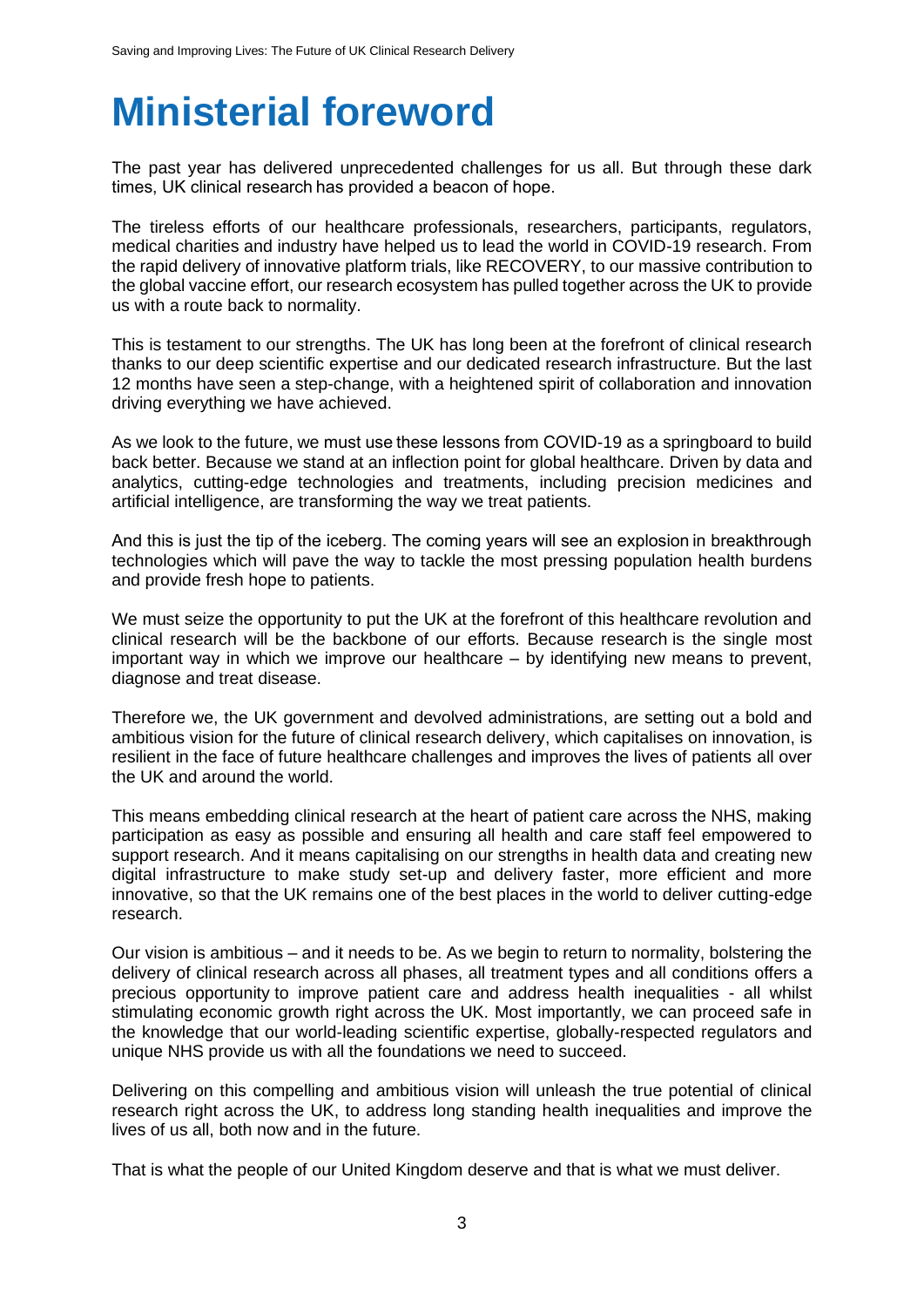#### **Lord Bethell of Romford**

Parliamentary Under Secretary of State for Innovation Department of Health and Social Care

Bithey

**Robin Swann** Minister for Health Northern Ireland Executive

Reta Secret

**Eluned Morgan** Minister for Mental Health, Wellbeing and Welsh Language Welsh Government

 $M.2.1$  Maga

**Jeane Freeman** Cabinet Secretary for Health and Sport Scottish Government

Jaille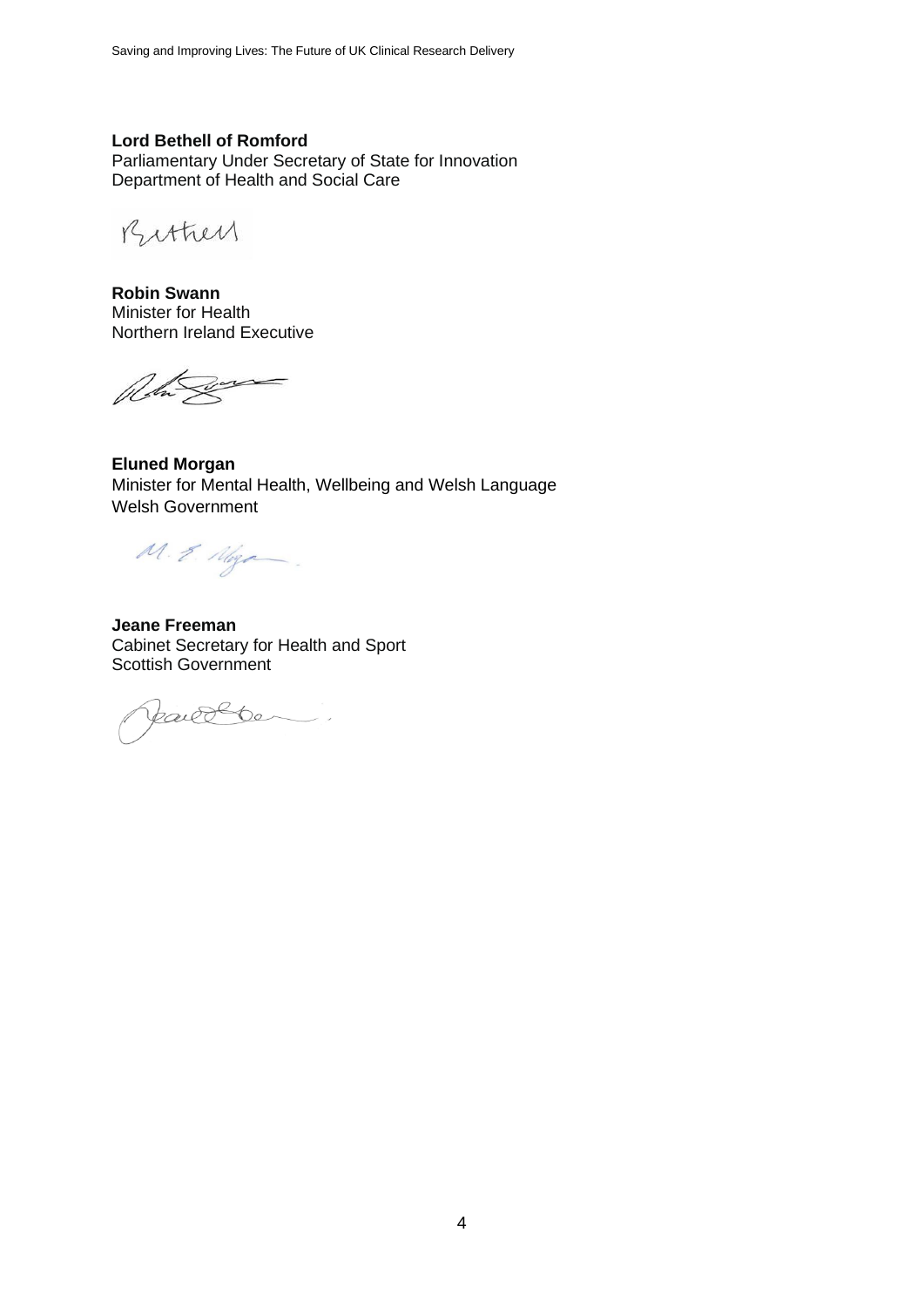## <span id="page-4-0"></span>**The value of clinical research**

### <span id="page-4-1"></span>**Our lifeline during COVID-19**

The past 12 months have held huge challenges for us all. We've lost loved ones, been separated from our family and friends, and we've seen our wonderful health and social care staff go above and beyond to keep us safe.

But throughout the COVID-19 pandemic, clinical research has provided a beacon of hope and shone a light on the vital role research plays in improving healthcare for us all.

By rapidly delivering world-leading research we have identified new tests and treatments to help tackle this deadly virus, bolstered our understanding of its transmission and created new cutting-edge vaccines which are our lifeline back to normality. And we're continuing to bring our world-leading genomics expertise to bear, to track the virus' mutations.

There has been a coordinated effort from the UK government and devolved administrations to act at unprecedented speed and ensure that the whole of the UK is at the forefront of COVID-19 research. Our achievements are thanks to the collective efforts of our world-leading scientists, regulators and universities, our dedicated frontline NHS staff<sup>1</sup> and research workforce, alongside the huge contribution from research participants, industry and medical research charities.

From the world-leading RECOVERY trial to the collaboration between Oxford University and AstraZeneca to develop one of the first COVID-19 vaccines, UK clinical research has brought much needed hope to patients, the public and NHS staff.

The spirit of collaboration shown by all those involved in this phenomenal research effort has been fundamental to our success. Regulators, the NHS and trial sponsors have worked handin-hand to set-up and deliver large-scale trials safely, quickly and effectively.

As we begin to emerge from the shadow of the pandemic, we must carry this spirit of collaboration with us into the future, with the UK government and devolved administrations placing clinical research front and centre of our plans to build back better.

#### **Our route back to normality – discovering lifesaving COVID-19 therapies and delivering innovative vaccine trials**

The UK has led the world in COVID-19 research – through platform trials, like RECOVERY, which have been set-up in record time to identify effective treatments for the virus and through our leading role in the global COVID-19 vaccine effort.

Researchers, regulators, the NHS, medical research charities and industry have worked together across all 4 administrations – making use of new digital platforms to recruit hundreds of thousands of participants.

As a result, we were the first country in the world to identify dexamethasone as an effective treatment for COVID-19, we recruited the first global participant into the Janssen and Novovax trials and we were the first country to approve COVID-19 vaccines developed by Pfizer/BioNTech and Oxford/Astrazeneca.

Our contribution to COVID-19 research has helped to improve healthcare and save lives all over the UK and across the globe.

Read more in the [case studies section below.](#page-20-0)

<sup>&</sup>lt;sup>1</sup> For the purposes of this document references to the NHS include the HSC in Northern Ireland.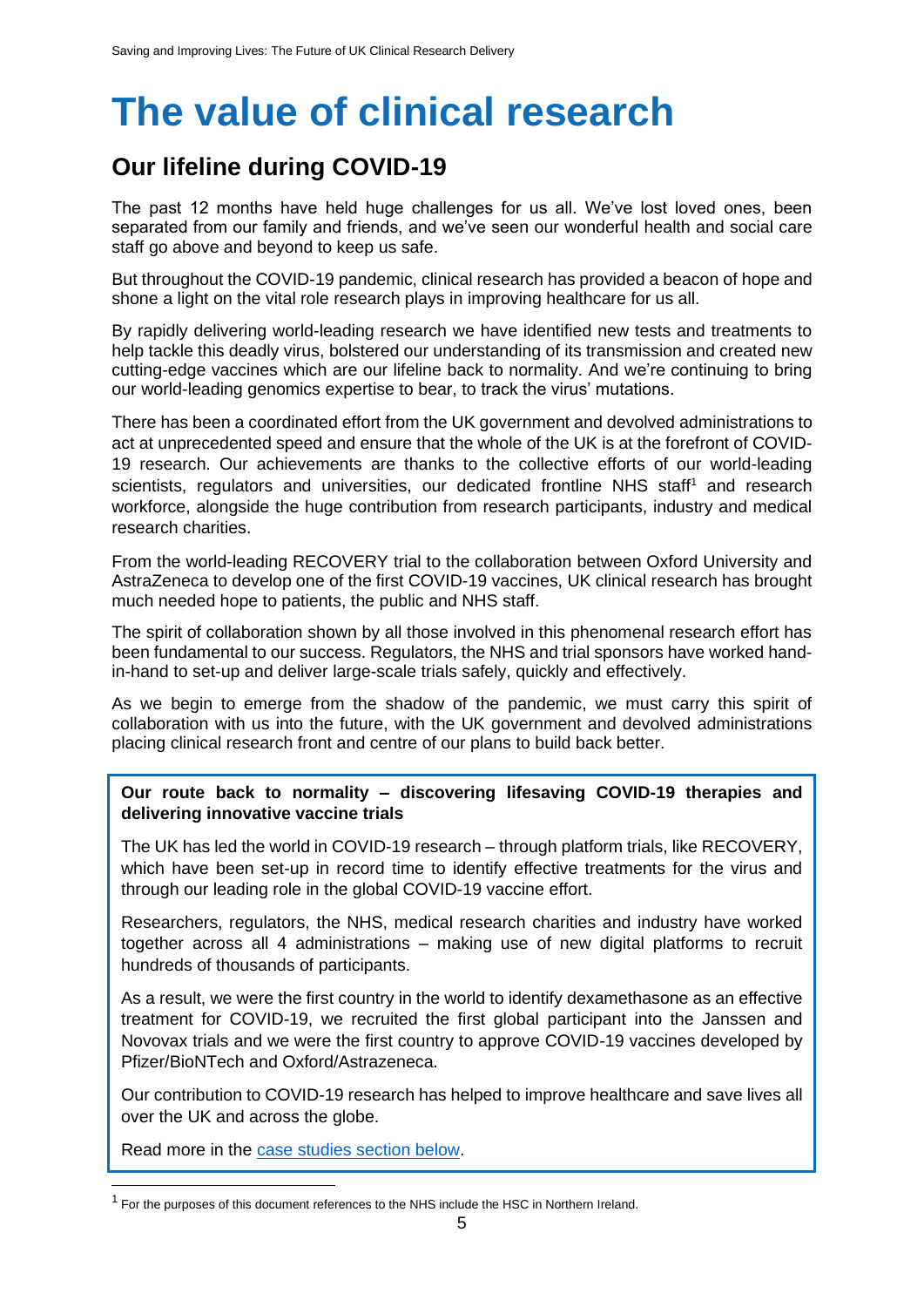### <span id="page-5-0"></span>**Our opportunity to grow, adapt and improve**

Despite our successes during COVID-19 and the strength of our clinical research environment, the pandemic has taught us some valuable lessons about where we need to improve.

We have seen research into other conditions stall, with workforce pressures and disruption to traditional delivery methods leading study sites to close or struggle to recruit during the pandemic.

And whilst we have seen some great examples of innovative trial design and delivery, we need to go even further to support more innovative trials across all phases, all treatment types and all conditions, to help make our clinical research ecosystem more resilient.

#### **Improving access and building resilience – RELIEVE IBS-D**

Irritable Bowel Syndrome (IBS) affects approximately 1 in 5 people in the UK – a third of whom experience diarrhoea-type IBS (IBS-D). The RELIEVE IBS-D study has been set up to test a new drug-free treatment for those with the condition.

When COVID-19 hit, research teams collaborated with the research sponsor, Enteromed, to develop the digital tools needed to continue this important study remotely.

As a result, not only was the research able to carry on, but the new virtual approach openedup participation to more people all over the UK and significantly bolstered recruitment. A single site using the virtual method recruited 67% faster than all 28 sites using a traditional approach.

Read more in the [case studies section below.](#page-21-0)

We cannot ignore the impact the pandemic has had on researchers and healthcare workers many of whom have worked flat out over the past 12 months. As we move forward, we must focus on our workforce, to ensure it is resilient and supported to continue delivering worldleading research.

The virus has particularly impacted people living in areas of high deprivation, people from ethnic minority backgrounds, older people, men and those with a learning disability.

We must use these lessons as a catalyst for change.

As we move forward, we must focus on our workforce to ensure it is resilient and supported to continue delivering world-leading research. Tackling health inequalities and supporting under-served populations must also be central to our recovery and restoration of non-COVID-19 services, including clinical research. We want every community to take the opportunities to get involved – from those in rural settings, to ethnic minorities, who have traditionally been under-served by research.

We need to work with these groups to ensure they feel confident and comfortable to participate. And we need to address the mismatch between research activity and disease prevalence, to align clinical research with the areas of greatest need. Together we can level up healthcare and improve outcomes for everyone right across the UK.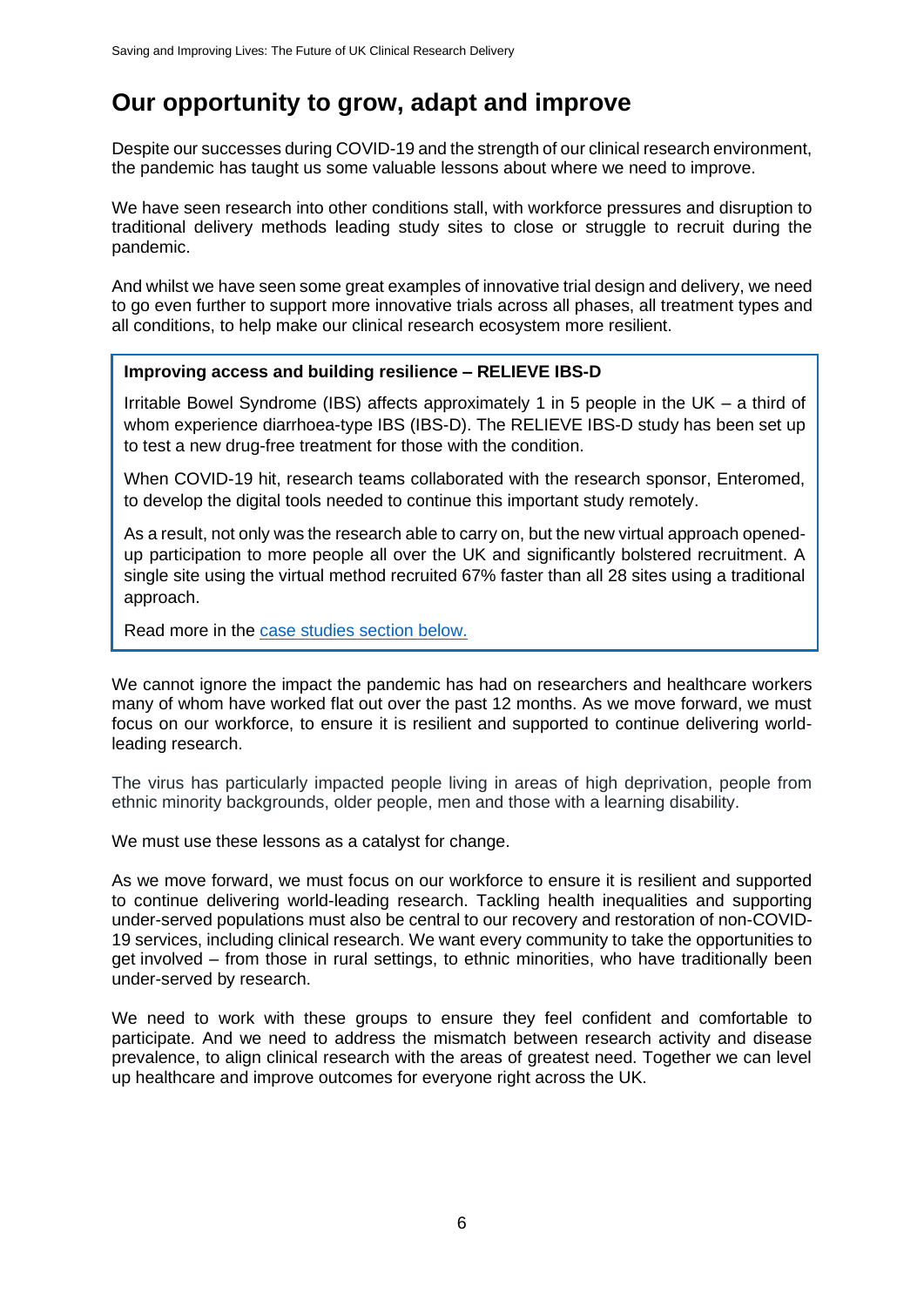## <span id="page-6-0"></span>**Our hope for the future**

The pandemic has showcased the clear link between research and better outcomes – for individuals and the NHS.

Our response has demonstrated the strength of our clinical research ecosystem and our unique ability to deliver innovative research to a high standard, at scale and at speed - for the benefit of everyone. We've achieved things none of us thought possible, all while continuing to deliver exceptionally high standards in clinical research and the highest possible levels of patient safety. We now need to seize this momentum and look to the future.

Clinical research is the single most important way in which we improve our healthcare  $-$  by identifying the best means to prevent, diagnose and treat conditions. So, we need to bolster delivery of innovative research across all phases, all conditions and right across the UK, as we work to rapidly restart our non-COVID-19 research portfolio and build back better.

Research is also vital in determining what doesn't work, so we can improve best practice and focus resources on providing healthcare that delivers the greatest benefit to patients. And research extends beyond clinical trials for new medicines to cover a range of activities – from a study into a new approach to radiation therapy, to work to explore how a particular disease could be prevented, or even an investigation to help mitigate the side effects of a new treatment.

Clinical research is all around us and helps to improve the quality of healthcare patients receive. Crucially, these benefits are felt by everyone*,* not just those participating in research. For example, data shows NHS trusts that are highly research active have better outcomes for patients across their services.<sup>2</sup>

As we look to tackle today's major healthcare challenges, including the worrying rise in longterm conditions, such as obesity, diabetes and mental health, we must double-down on our commitment to clinical research.

This is how we will identify the best treatments, the best technologies and the best techniques to improve the lives of our children and our grandchildren - whilst also ensuring we are ready to deal with any future global health crisis.

#### **Tackling global healthcare challenges – The Genetic Links to Anxiety and Depression study**

Depression and anxiety are the most common mental health disorders worldwide and 1 in 3 people in the UK will experience symptoms during their lifetime.

The Genetic Links to Anxiety and Depression (GLAD) study aims to find out how genes and our environment act together to bring about anxiety and depression, to identify effective treatments and improve the lives of people experiencing these conditions.

GLAD is led by the NIHR Mental Health BioResource and researchers at King's College London, in collaboration with researchers at Ulster University, University of Edinburgh, and Cardiff University. Using novel digital recruitment methods, including social media, the study is already halfway to recruiting its overall target of 40,000 participants.

Read more in the [case studies section below.](#page-21-1)

<sup>&</sup>lt;sup>2</sup> Jonker L and Fisher S. J. The correlation between National Health Service trusts' clinical trial activity and both mortality rates and care quality commission ratings: a retrospective cross-sectional study. Public Health. 2018; 157:1-6.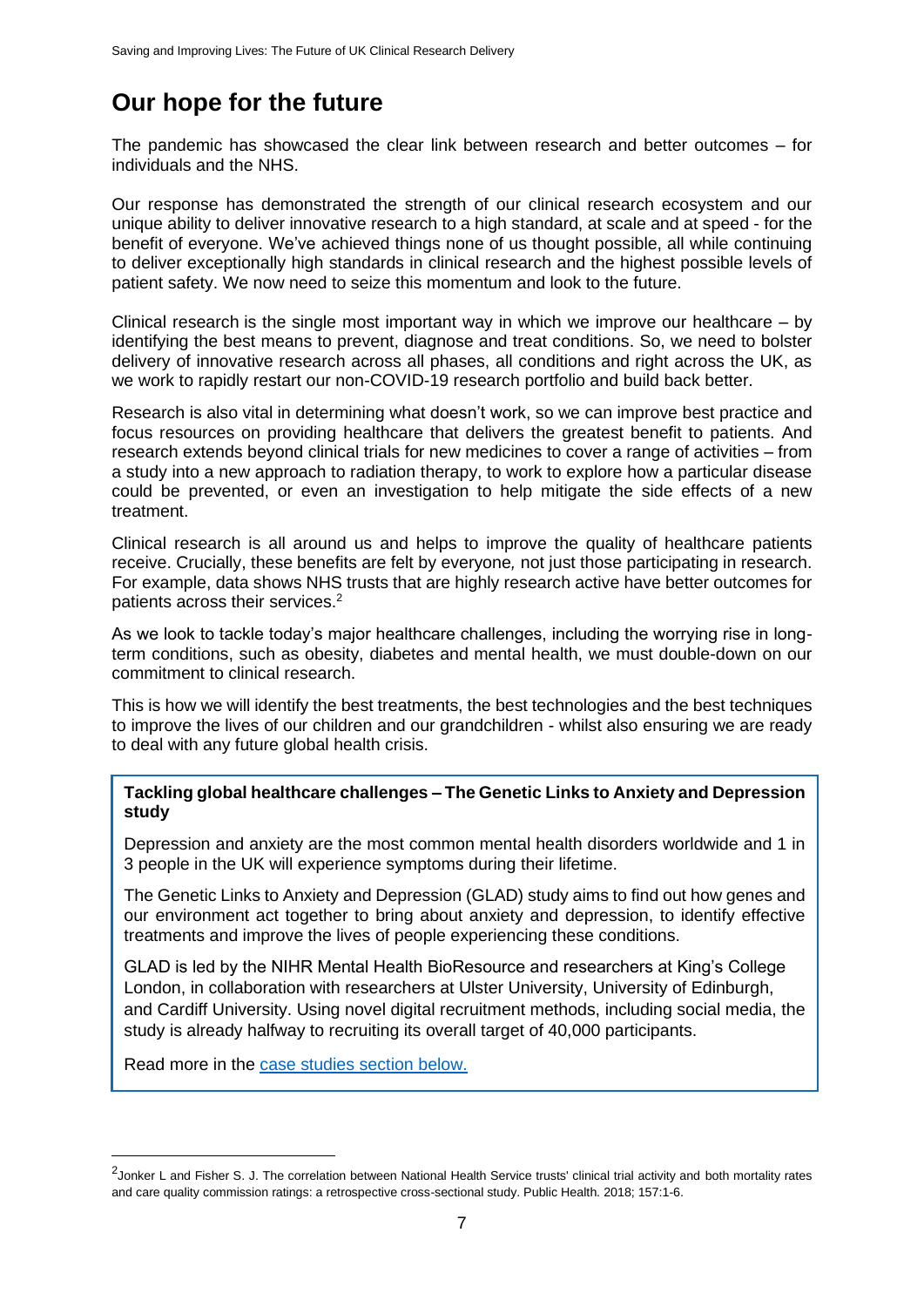### <span id="page-7-0"></span>**Our chance to help others**

Clinical research is widespread, diverse and open to us all. Sometimes research needs to be conducted in specialist academic facilities, but very often it takes place right alongside delivery of routine care in the NHS and the wider health and care system.

In England, the NHS is supported by the National Institute for Health Research (NIHR) alongside other networks delivering research. As one of the largest national clinical research funders in Europe, NIHR provides the staff, facilities, training and technology that enables research to thrive.

In Wales, the NHS is supported by Health and Care Research Wales (HCRW), which promotes and supports health and care research, to ensure it is of the highest international scientific quality, is relevant to the needs and challenges of health and care in Wales and that it makes a difference to policy and practice in ways that improve the lives of patients, people and communities.

In Northern Ireland, Health and Social Care Research is supported through the Health and Social Care Research and Development Division (HSC Research and Development) of the Public Health Agency, to deliver on the 10-year Strategy, 'Research for Better Health and Social Care'. This strategy sets out how the health, wellbeing and prosperity of the Northern Ireland population will benefit from excellent, world-renowned health and social care research, that is led from Northern Ireland.

In Scotland, NHS Research Scotland (NRS) supports clinical research activity, through partnership working between the Chief Scientist Office of the Scottish Government and Scottish Health Boards. NRS works with Scottish Universities and other organisations to ensure that Scotland provides the best environment to support clinical research.

Together this creates a dedicated UK-wide infrastructure. Alongside support from national and local governments, the NHS, universities, regulators, industry and medical research charities, the UK is therefore well-placed to deliver world-leading clinical research, which transforms lives, promotes economic growth and is accessible to researchers and participants across the UK.

#### **Improving outcomes for all - OPTIMAS**

Every year, around 30,000 people in the UK suffer a stroke due to atrial fibrillation - an abnormal heart rhythm.

Whilst new anticoagulant (blood thinning) treatments are available, we still don't know when it's best to prescribe them to prevent a further stroke. The OPTIMAS (OPtimal TIMing of Anticoagulation after Stroke) trial is looking to answer this important question.

Taking place in over 70 hospitals across the whole of the UK, researchers, clinical teams and participants involved in OPTIMAS are helping to improve the medical care for future stroke survivors all over the world.

Read more in the [case studies section below.](#page-22-0)

All clinical research can be valuable, whether it a clinical trial to test the effectiveness of a treatment or a questionnaire to understand patients' experience. Research which is robustly designed and delivered helps to bolster our understanding of what works and what doesn't so that healthcare continues to evolve, and patient outcomes continue to improve.

Opportunities to get involved are all around us. Research is happening in NHS sites across the UK and hundreds of thousands of people take part every year. Over 1 million participants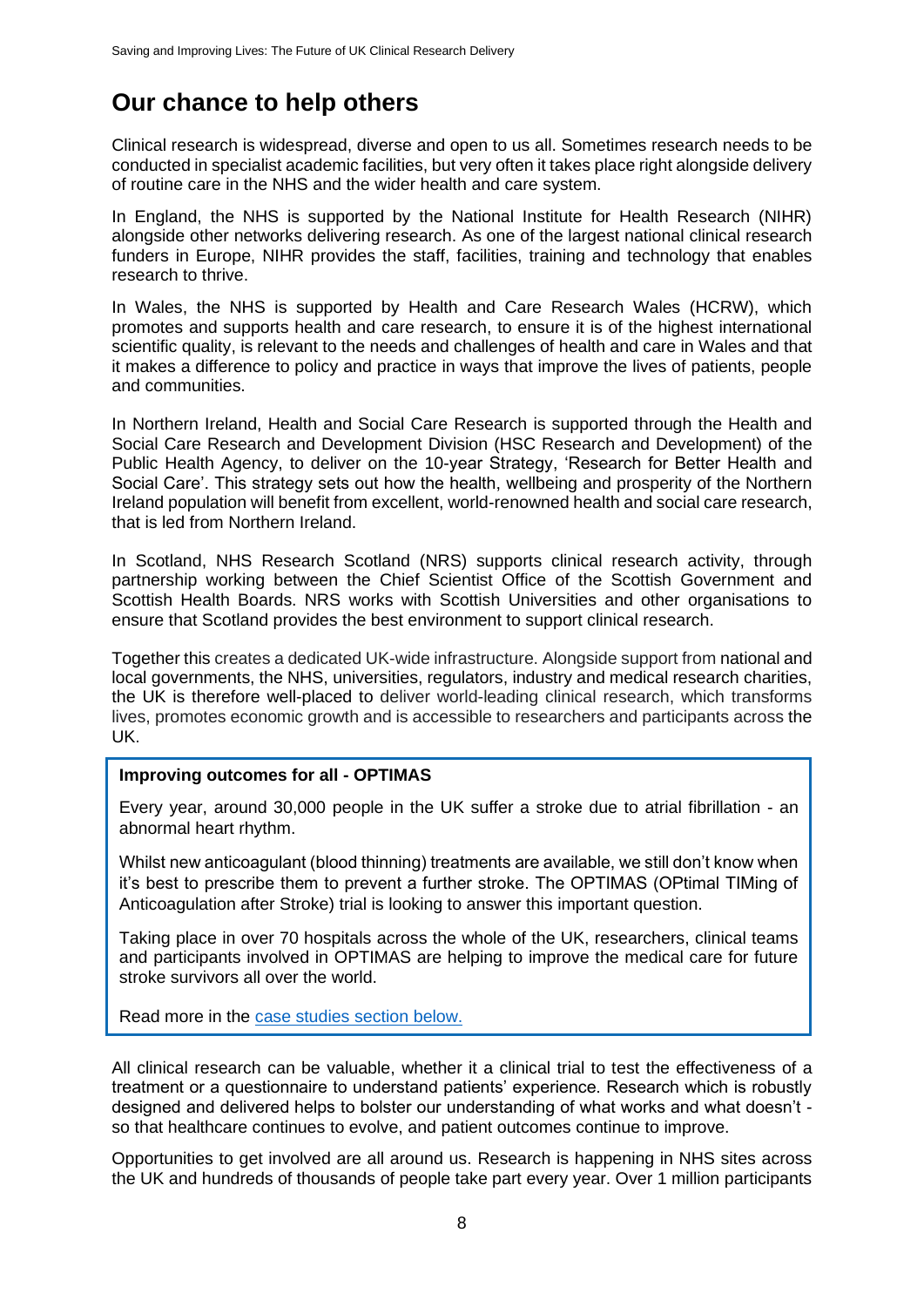ioined a research study during 2018 to 2019 $3$  and over a million more participants have now taken part in COVID-19 research<sup>4</sup>. For those outside of hospital settings there are a host of other opportunities to get involved and support research, through GP practices, dentists, community and home-based care.

Delivering clinical research is reliant on us all working together to play our part - from participants and health care professionals, through to researchers, regulators and government. Whilst we absolutely need specialist researchers and dedicated research teams, research relies on the involvement of participants, volunteers and NHS staff who provide dayto-day patient care – whatever clinical speciality they work in and whatever their job is. This can be as simple as talking about a research opportunity, right through to participating in the trial of a new medicine.

There are different ways in which participants can benefit from taking part in a research study. Participation may provide access to new treatments or it may help participants to learn more about their condition, whilst closer monitoring of participants by healthcare professionals also helps to improve outcomes. And research is a way for people to play a vital role in helping others, both at home and abroad. Those that do become involved in clinical research, will be guided by a robust, regulated and confidential process, with participation informed at every stage.

Studies happening locally or for specific conditions can be found using [Be Part of Research](https://bepartofresearch.nihr.ac.uk/) – an online tool which can help everyone to find out about health and social care research taking place across the UK.

For NHS and other health and care staff, whilst there is not always an immediate benefit for their patients, supporting research makes an invaluable contribution to the health of future patients across the UK and the wider world. Studies have also shown that all patients have better health outcomes in research active hospitals, even if individual patients are not part of research<sup>5</sup>.

And the support is there to help our staff to take part - with clear processes to follow, training to help get started and learning and development opportunities available to increase involvement over time.

As research activity becomes increasingly embedded into the NHS and across all health and care settings, we will all have more opportunities to do our part. The more we all participate in research, the more healthcare progresses, and the more lives we can improve – both now and in the future.

#### <span id="page-8-0"></span>**Our time to act is now**

We are seeing a step-change in global healthcare. Driven by data and analytics, a host of new technologies and treatments, from advanced therapies to artificial intelligence (AI), are transforming the way we diagnose and treat patients – and what we have seen is just the tip of the iceberg.

The next few years will see an explosion in these technologies and treatments. Cutting-edge diagnostics will help deliver a healthcare system focussed on early intervention, where people

<sup>3</sup> [https://www.nihr.ac.uk/news/number-of-participants-in-nihr-supported-research-exceeds-one-million-for-the-first](https://www.nihr.ac.uk/news/number-of-participants-in-nihr-supported-research-exceeds-one-million-for-the-first-time/22543#:~:text=The%20number%20of%20participants%20in,the%202018%2F19%20financial%20year)[time/22543#:~:text=The%20number%20of%20participants%20in,the%202018%2F19%20financial%20year.](https://www.nihr.ac.uk/news/number-of-participants-in-nihr-supported-research-exceeds-one-million-for-the-first-time/22543#:~:text=The%20number%20of%20participants%20in,the%202018%2F19%20financial%20year) [https://www.nihr.ac.uk/news/uk-covid-19-research-passes-one-million-participants/27215?utm\\_source=twitter](https://www.nihr.ac.uk/news/uk-covid-19-research-passes-one-million-participants/27215?utm_source=twitter-research&utm_medium=social&utm_campaign=covid&utm_content=1millionnews)[research&utm\\_medium=social&utm\\_campaign=covid&utm\\_content=1millionnews](https://www.nihr.ac.uk/news/uk-covid-19-research-passes-one-million-participants/27215?utm_source=twitter-research&utm_medium=social&utm_campaign=covid&utm_content=1millionnews)

<sup>5</sup>Ozdemir B.A, Karthikesalingham A, Singha S, Poloniecki J. D, Hinchliffe R. J and Thompson M. M. Research Activity and the Association with Mortality. *PLoS ONE*. 2015; 10.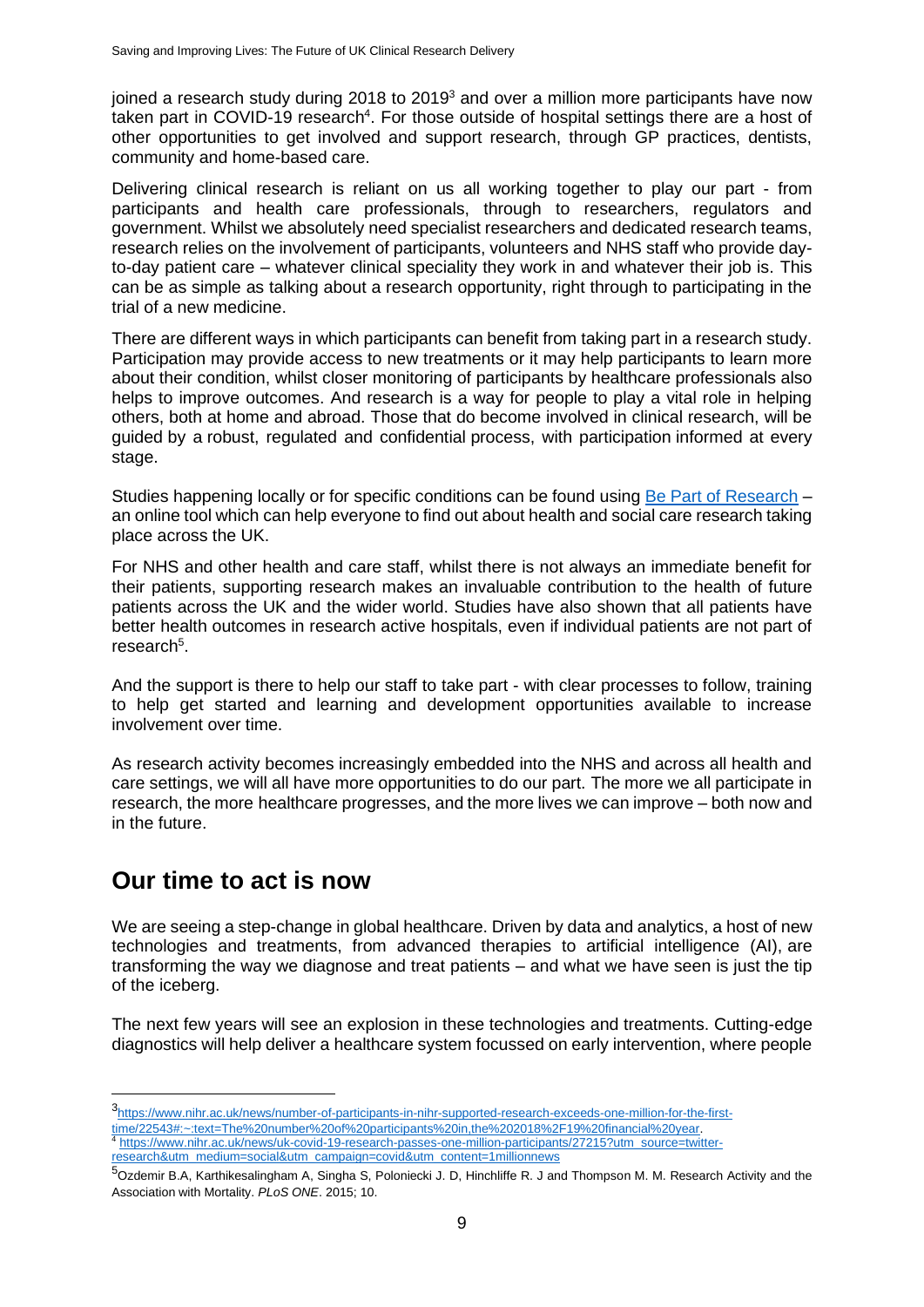understand risk, plan-ahead and take ownership of important decisions about their future health.

Meanwhile, AI and our understanding of genomics will help identify more innovative therapies which will pave the way to tackle the most pressing population health burdens and provide fresh hope to patients across the UK and around the world, including those with rare diseases.

Clinical research is the key to delivering on the promise of this new era, by helping to develop and test the best treatments, technologies and techniques which will deliver benefits to patients and their families.

With these foundations in place, we can ensure the UK is at the forefront of this healthcare revolution. We are at the leading-edge of genomic medicine, prevention and screening, and we are making great advances at embedding these innovations across the NHS to improve the health of our entire population.

Our clinical research is also world-leading, with 12% of global trials for cutting-edge cell and gene therapies already taking place in the UK, representing the largest advanced therapy cluster in Europe. This delivers direct benefits for patients, with the NHS being the first national healthcare system in Europe to introduce a novel CAR-T, Kymriah, as an innovative treatment for cancer.

#### **The power of innovation and collaboration – the National Lung Matrix Trial**

The National Lung Matrix Trial (NLMT), is the largest precision medicine study in the world. Participants with non-small cell lung cancer are genetically screened to understand more about their tumour type and matched to the most promising potential treatment.

NLMT shows the power of collaboration, through the UK's integrated health research system. Led by the University of Birmingham's Clinical Trials Unit and funded by Cancer Research UK (CRUK), the trial is supported by CRUK's Stratified Medicine Programme 2, the CRUK/NIHR Experimental Cancer Medicine Centres, Pfizer, AstraZeneca and Mirati Therapeutics Inc, alongside NHS organisations across the UK and devolved administrations.

Read more in the [case studies section below.](#page-22-1)

We need to double-down on our commitment to support innovative clinical research for all cutting-edge treatments and technologies and across all conditions, to ensure the UK remains a globally-leading destination for research investment and delivery.

#### **Transforming psychotherapy using new technologies – gameChange**

Psychosis affects thousands of people every year, many of whom fear everyday social situations.

gameChange is an early-phase study evaluating whether a new immersive virtual reality (VR) psychotherapy can help patients engage in more everyday social situations and experience fewer and less severe psychiatric symptoms.

The therapy itself provides sophisticated simulations of the real-life situations that patients find troubling. Patients with strong fears are much more likely to test them in VR but, importantly, the learning then transfers to the real world.

Read more in the [case studies section below.](#page-23-0)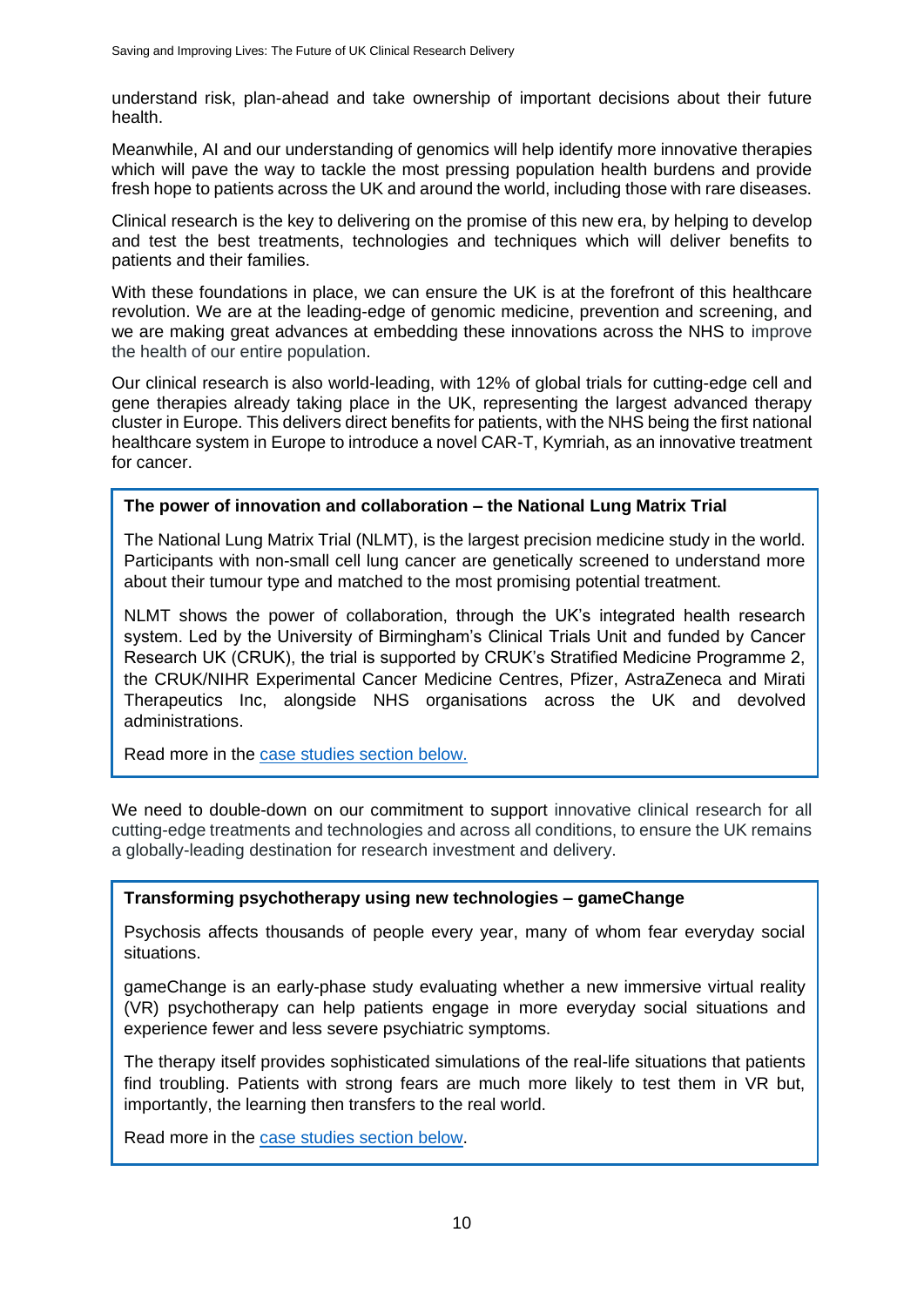Investing in UK clinical research also offers a fantastic opportunity to bolster our economy, by supporting thousands of high-value jobs across the UK and attracting millions in private investment.

For example, from 2016 to 2019, clinical research supported by the NIHR generated an estimated £8bn of gross value added and supported over 47,000 full-time equivalent iobs across the UK. $^{6}$  And for every £1 the government spends on research and development, via NIHR, we generate over £19 in total economic returns – the highest return on investment for any public service. Similar analysis across devolved administrations shows health research creates jobs and generates a consistent return on investment<sup>7,8</sup>.

As we begin to re-open our economy and build back better, clinical research therefore offers a vital opportunity to improve patient care, address health inequalities and boost our future health resilience, all whilst stimulating economic growth right across the UK.

<sup>6&</sup>lt;br>[https://www.nihr.ac.uk/news/new-report-highlights-how-nihr-support-for-clinical-research-benefits-the-uk-economy-and](https://www.nihr.ac.uk/news/new-report-highlights-how-nihr-support-for-clinical-research-benefits-the-uk-economy-and-nhs/22489)[nhs/22489](https://www.nihr.ac.uk/news/new-report-highlights-how-nihr-support-for-clinical-research-benefits-the-uk-economy-and-nhs/22489)

<sup>7</sup> [https://healthandcareresearchwales.org/sites/default/files/2020-](https://healthandcareresearchwales.org/sites/default/files/2020-10/impact_value_research_supported_NHS_organisations_Wales_2020.pdf)

[<sup>10/</sup>impact\\_value\\_research\\_supported\\_NHS\\_organisations\\_Wales\\_2020.pdf](https://healthandcareresearchwales.org/sites/default/files/2020-10/impact_value_research_supported_NHS_organisations_Wales_2020.pdf)

<sup>8</sup> <https://research.hscni.net/impact-hsc-rd-division-funding>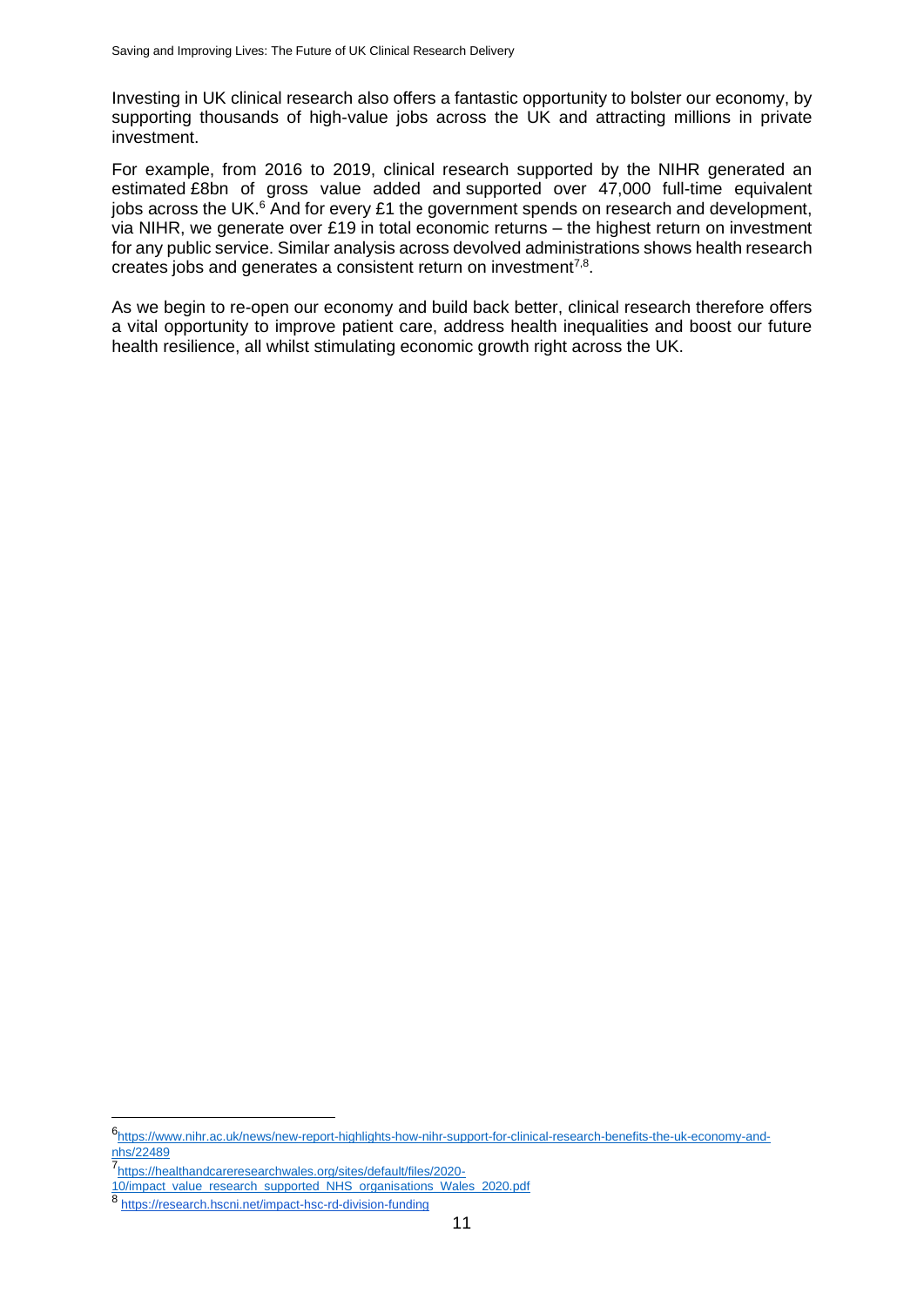## <span id="page-11-0"></span>**Our vision for UK clinical research delivery**

Our vision is ambitious, and it needs to be.

Delivering clinical research across health and social care is more important than ever – as new technologies and treatments emerge, we continue to adapt to the challenges of an ageing population and as patients, quite rightly, demand new healthcare options and better outcomes.

To support our bold vision, we have identified 5 key themes which underpin the improvements we will take forward in the coming years. Together, this will ensure we continue to lead the world in clinical research delivery, the NHS is able to tackle the healthcare challenges of the future and patients across the UK and around the world will benefit from better health outcomes.

#### <span id="page-11-1"></span>**Clinical research delivery embedded in the NHS**

Health and care staff have long recognised and supported the value of clinical research in driving up standards and improving the quality of care across the health and care system. However, NHS staff are not always able to deliver research as part of their day-to-day activities. Research can also be seen as 'someone else's business', reserved only for clinical academics and specialist research teams.

This has to change. Whether helping to deliver a clinical trial, supporting patients and service users to access the latest research opportunities, or adapting current practices in line with new findings – delivering research is everyone's business across the NHS.

**Our vision is to create a research positive culture across the NHS and all health and care settings, where all staff feel empowered and supported to participate in clinical research delivery as part of their job.** 

#### <span id="page-11-2"></span>**Patient-centred research**

Patients and participants are the foundation of clinical research. Without them research can't happen and healthcare can't improve.

But although we have infrastructure and systems supporting clinical research across the UK, access is not universal. We must ensure all patients, their families and their carers are empowered to directly and proactively explore research opportunities and to make informed decisions about participating in the research that is of relevance to them.

To get there, we need to integrate research delivery into day-to-day care and make use of new technologies to recruit people 'where they are' – so participation is as easy as possible. This means designing studies which minimise the number of hospital or GP visits and which make use of virtual delivery models, allowing as much of the research as possible to take place close to home.

Across the UK the journey towards integrated care is well underway. In England, the Integrated Care Systems (ICSs) are partnerships between organisations to coordinate services and deliver healthcare in a way that improves population health and reduces inequalities between different groups within their region. Research and innovation should be considered as key contributors to this planning and coordination of services, ensuring equal access to research across an ICS footprint.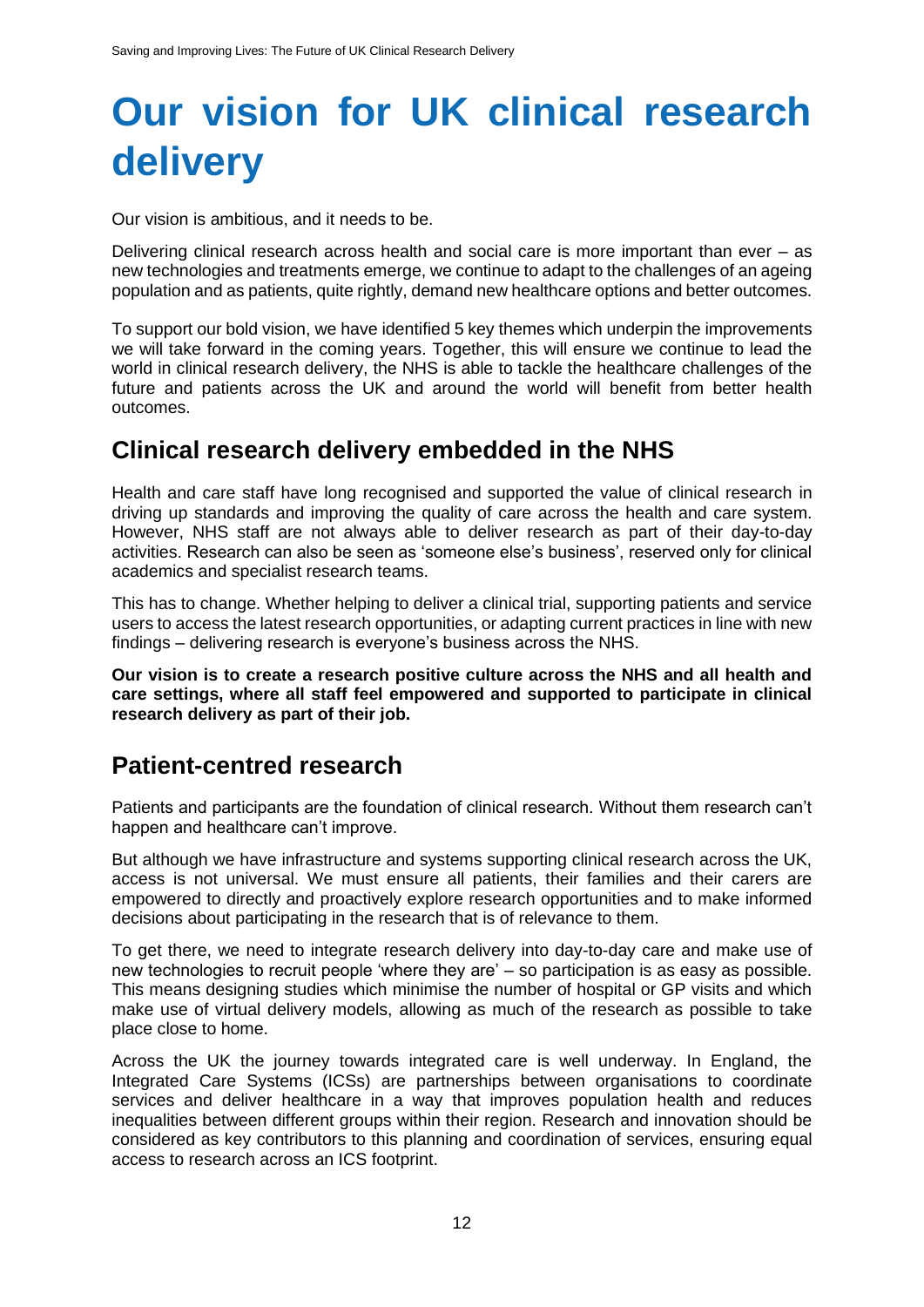Patients and service-users must also be routinely involved in the design of clinical research, to ensure outcomes match their needs and studies are designed with real participants and the realities of their daily lives in mind. We are committed to finding new ways of engaging directly with all communities. This will result in fewer people finding themselves left out of research planning, help to bolster participation amongst under-served and diverse groups, and help tackle health inequalities across the UK.

**Our vision is to make research open to everyone and to make participation in research as easy as possible.**

#### <span id="page-12-0"></span>**Streamlined, efficient and innovative clinical research**

Patients and service users want faster access to better treatments and better healthcare. And those sponsoring and delivering research want it to take place where these benefits can be realised as quickly as possible.

We therefore need to deliver more streamlined and more efficient clinical research – which allows more people to participate and to access new or improved treatments, technologies and techniques. This will help to ensure the UK remains an attractive place to deliver cuttingedge research – all whilst protecting research quality and patient safety.

We've seen the power of what we can achieve in response to COVID-19, with the rapid setup and delivery of platform trials, to explore new uses for existing medicines. This has allowed us to trial multiple treatments in parallel – increasing the speed with which we can identify and rollout improvements to patient care.

Most importantly, this has all been achieved within existing regulations and guidance and without loss of rigour. The secret has been flexibility, collaboration and innovation in research design, set-up and delivery.

We need to carry this approach through into the future of all clinical research, with everyone making use of new and innovative approaches and by working together across research sponsors, regulators, government and the NHS, to support rapid set-up and delivery.

**Our vision is for the UK to be seen as the best place in the world to conduct streamlined, efficient and innovative clinical research.** 

#### <span id="page-12-1"></span>**Research delivery enabled by data and digital tools**

Digital systems underpin the delivery of modern clinical research. They help to design and deliver protocols, identify and recruit research participants and support public involvement, engagement and awareness.

And these systems go hand-in-hand with accessible, interoperable and high-quality health data – to better understand disease and unlock advances in the future of patient care.

Fortunately, the UK enjoys unique research advantages, due to our ability to access information from across different health and social care settings. We've seen the power of what these data and digital systems can achieve during COVID-19 – with the UK vaccines registry, developed by NHS Digital (NHSD) and NIHR, offering people from all corners of the UK the opportunity to participate in landmark vaccine trials.

In addition, NHSD's Trusted Research Environment (TRE) for COVID-19 increased research capacity, by allowing researchers to access clinical data to interrogate specific research questions at speed – all whilst ensuring the highest levels of data protection and guaranteeing patient privacy.

But whilst positive steps have been taken, we need to go much further and faster to unleash the true potential of data-enabled clinical research delivery.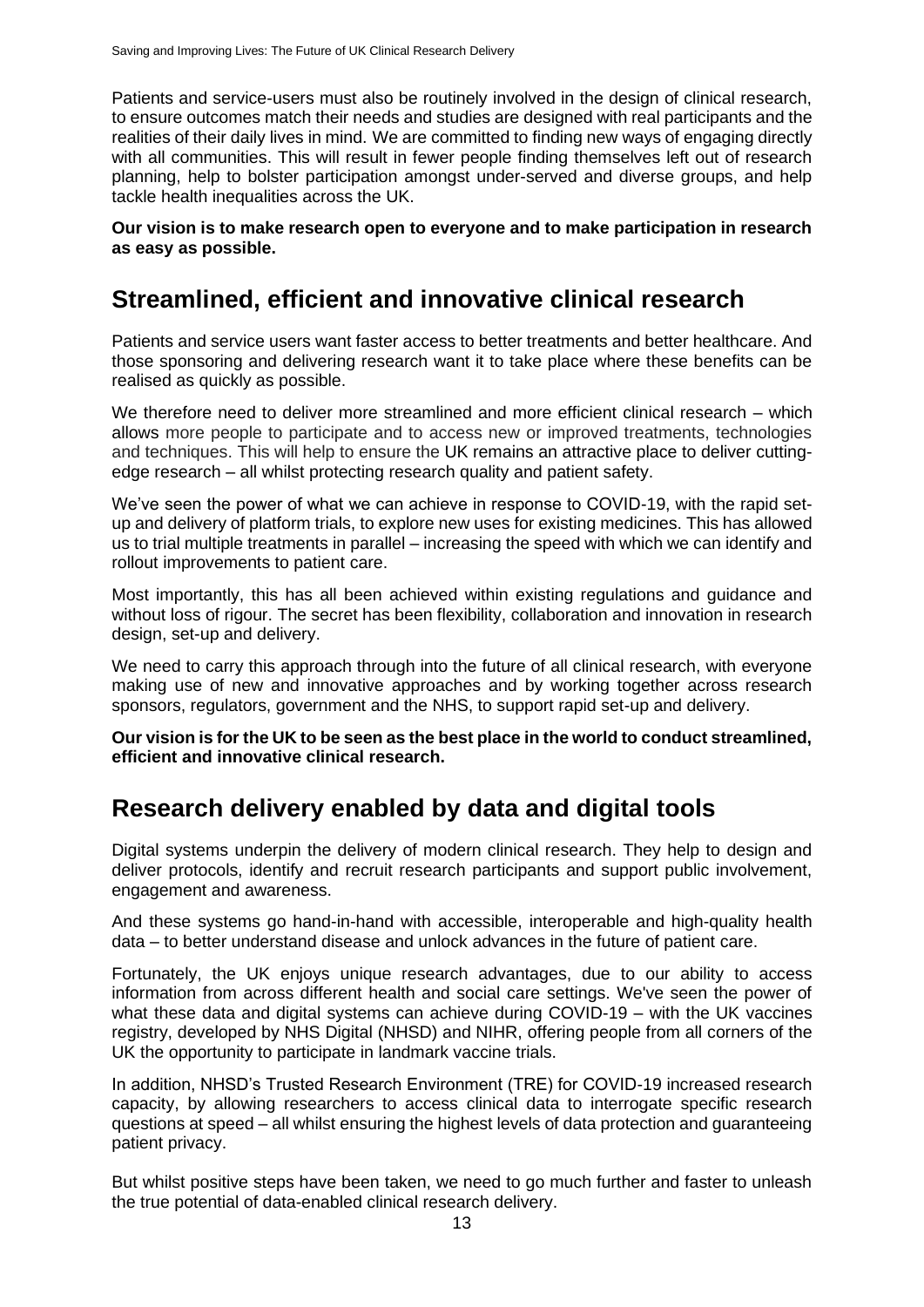We need to scale current platforms, creating the mechanisms to connect eligible patients with opportunities to participate in clinical research of relevance to them. And we will work on improving interoperability between systems, to support clinical research delivery, at both a national and local level. This will be key to improve accessibility for research across our different data assets which include OpenSafely, NHSD's DigiTrials, NWeHealth, Clinical Practice Research Datalink (CPRD), UK BioBank, NIHR Bioresource, Genes and Health and Genomics England, as well as Wales' SAIL databank, delivered in partnership with Digital Health and Care Wales, and the other Health Data Research hubs, like DiscoverNow. Similar initiatives in Scotland include SHARE, Generation Scotland, Precision Medicine Scotland, The Scottish Biorepository Network, eDRIS and the Scottish Data Safe Havens.

We can create a truly digitally-enabled and future-ready clinical research environment.

This will act as a vital enabler to deliver faster, more efficient and more innovative clinical research - which increases access and brings new gene sequencing, cell-based therapies, precision medicines, digital tools and artificial intelligence to bear to tackle the NHS's most pressing healthcare challenges.

**Our vision is for the UK to have the most advanced and data-enabled clinical research environment in the world – where we can capitalise on our unique data assets to deliver improvements to the health and care of patients across the UK and beyond.** 

#### <span id="page-13-0"></span>**A sustainable and supported research delivery workforce**

We have an excellent clinical research delivery workforce, and the wider NHS has stepped up during COVID-19 to implement world-leading research, which has helped save countless lives across the globe.

We have seen how healthcare workers have worked to take care of us throughout the pandemic, whilst also answering critical research questions.

We are working hard to strengthen the UK's research delivery workforce and make research in the NHS more resilient, across both commercial and non-commercial research. This is fundamental to our success – because it is the research delivery workforce who recruit participants, deliver research protocols, and ensure all the study data is collected.

To do this sustainably, we need to ensure support is available where it is most needed, including primary and community settings, so we can deliver research 'where people are' and actively engage with under-served communities.

We need to develop new non-clinical research delivery roles as the practice of delivering and supporting clinical research evolves over time and ensure that there are a range of attractive career paths for highly skilled research practitioners and support staff.

We also need to support healthcare professionals to develop research skills relevant to their clinical role and to design studies in ways which ensure delivering research is a rewarding experience, rather than an additional burden. For example, NIHR's Associate Principal Investigator scheme is providing basic research skills to trainee doctors who have supported research during the pandemic.

Finally, digitisation and better use of data will also help to reduce the pressure on researchers and healthcare staff. By transforming research delivery through digital innovation, we can save time and money, whilst empowering researchers to work together effectively.

**Our vision is for a sustainable, supported research delivery workforce** – **offering rewarding opportunities for all healthcare staff and exciting careers for those from all professional backgrounds who lead research.**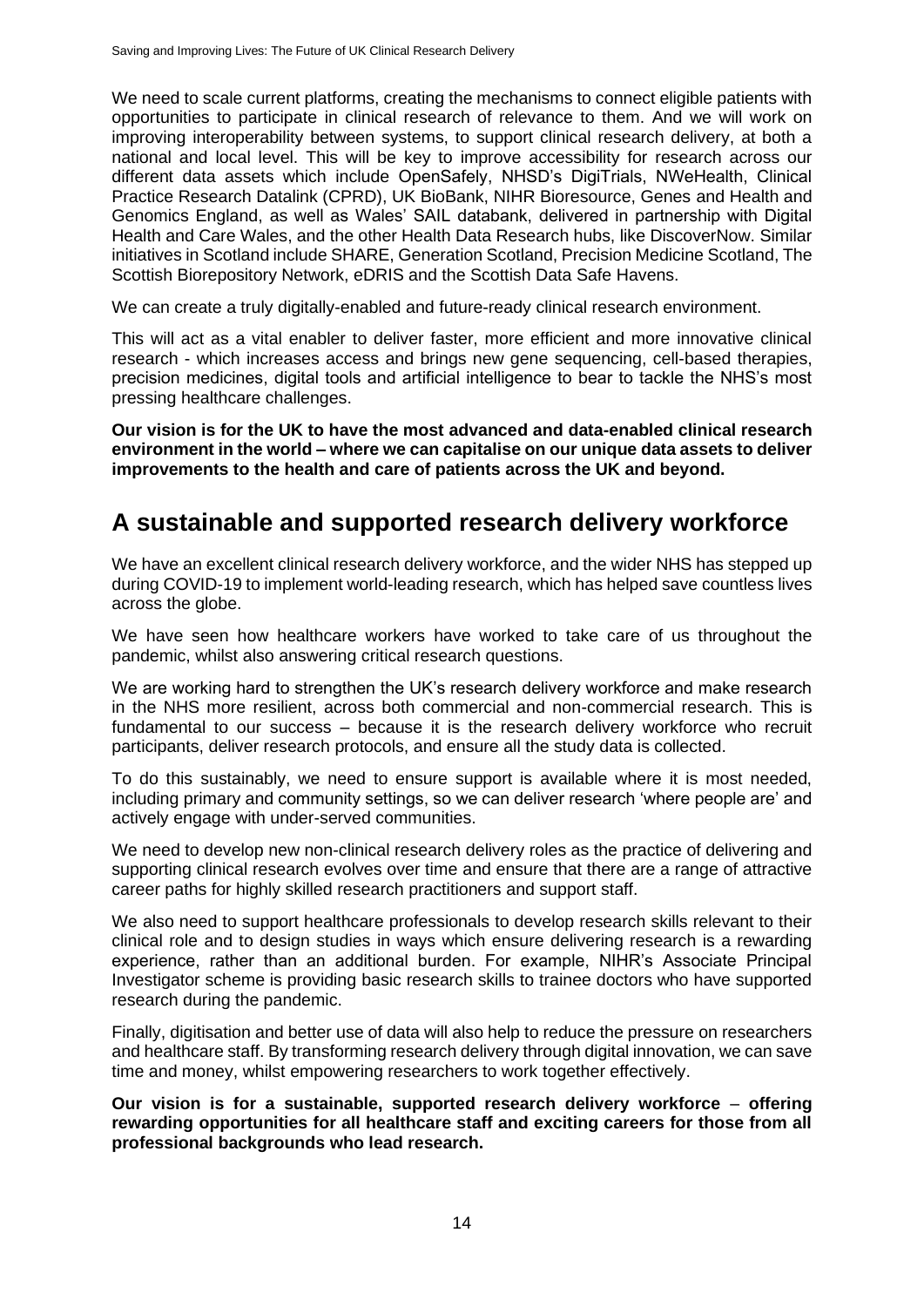## <span id="page-14-0"></span>**Our strategy and plans for delivery**

Sitting underneath these 5 key themes, we need to develop focussed strategies and plans for delivery. These will be published in due course, beginning with plans for activity during 2021 to 2022. Further activity to deliver the vision will be dependent on further multi-year investment across the UK, as part of future fiscal events.

We have identified 7 specific areas for action, each of which is informed and aligns with one or more of the key themes. These actions will break down some of the barriers that prevent, delay or disincentivise research across the UK and build upon existing commitments, such as those in the Life Science Sector Deals, A Healthier Wales and the NHS Long-Term Plan.

By bringing this activity together under a set of cohesive delivery plans and strategies, we will be able to go even further and faster to achieve our vision for the future of UK clinical research delivery.

#### **Improving the speed and efficiency of study set-up**

Firstly, we know that research can still take too long to get off the ground, with unnecessary delays and unwarranted variation at different stages continuing to cause frustration.

Which is why we will improve the speed and efficiency of study set-up. This includes expediting costing, contracting and approvals, all areas we know can delay progress.

To that end, we have restarted work on the National Contract Value Review to streamline the process of setting-up multiple research sites in the NHS – this mirrors support already in place in Scotland.

And we're not just avoiding delays, we're going further to actively speed up research approval. For example, the Health Research Authority (HRA) have launched a rapid ethics review pilot for global clinical and phase I trials, which aims to halve the time taken for approval of research applications.

### <span id="page-14-1"></span>**Building upon digital platforms to deliver clinical research**

Secondly, we have seen the power of digital research platforms during COVID-19, with [NHS](https://digital.nhs.uk/services/nhs-digitrials)  [DigiTrials](https://digital.nhs.uk/services/nhs-digitrials) and [CPRD](https://www.cprd.com/) supporting the rapid delivery of vaccine and therapeutic trials across the UK. And we have invested in a range of digital platforms and high-quality data assets which are also providing valuable services to support research delivery.

We will be working together across the UK with the key partners for these digital platforms to ensure that they aid the acceleration of research delivery, including NHS DigiTrials, NHSD, Digital Health Care Wales, Scottish Health Research Register (SHARE), eDRIS, Digital Health and Care Northern Ireland and the Northern Ireland Trusted Research Environment.

We need to build on individual successes and increase the capacity for DigiTrials and other digital services to support delivery of other priority research, which can help to address important health burdens, such as cancer and cardiovascular disease, alongside pioneering research into cutting-edge treatments and technologies. And we need to support all researchers to easily identify and connect with the services best-placed to support their study.

Together, these approaches will help sponsors to quickly find eligible participants and translate this into improved recruitment performance for research across all different phases, treatment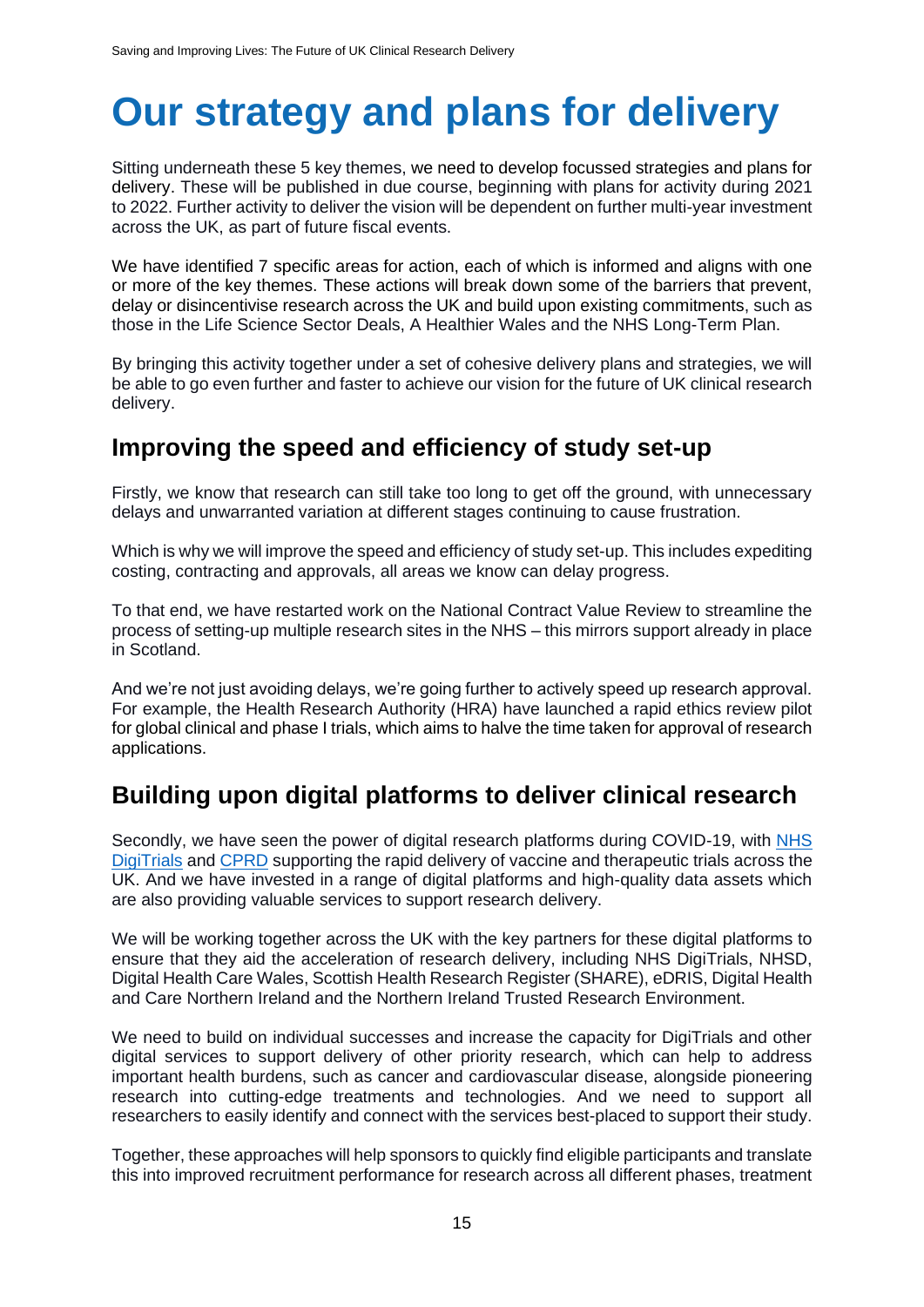types and conditions. It is the first step on our journey to create a truly data-enabled digital research environment, with the tools to support feasibility, recruitment and follow-up.

#### <span id="page-15-0"></span>**Increasing the use of innovative research designs**

Never before have innovative research designs been so widespread and so necessary. During the pandemic, we have seen teams across the country adapt their research designs to take advantage of virtual processes and innovative technology so they can start or continue their studies. For example, the University of Birmingham's Dare2Think clinical trial is using CPRD's digital trials infrastructure to recruit 3,000 patients across England with atrial fibrillation, using remote eConsent and data-enabled follow-up methods.

These innovative approaches help build system resilience and move recruitment away from frontline NHS services – freeing up NHS staff to work on the research that really needs their involvement, such as clinical trials for cell and gene therapies, AI-enabled diagnostics or other cutting-edge treatments and technologies.

We need all research sponsors to consider how they can embed these lessons into business as usual, so that the best research is taking place where it is best suited across the ecosystem. And we need to build upon the fantastic response we have seen from the UK regulatory system throughout the pandemic – to get innovative trials of the ground in record time. The Medicines and Healthcare products Regulatory Agency (MHRA) is leading the charge, with the launch of the new Innovative Licensing and Approvals Pathway to smooth the journey from clinical trials through to standard of care – with closer collaboration and planning between the agencies involved in each step.

We now need to capitalise on this momentum to ensure innovation is embedded into the future design and delivery of all research – so our system is more resilient, more efficient and more effective.

#### <span id="page-15-1"></span>**Aligning our research programmes and processes with the needs of the UK health and care systems**

During the pandemic, clinical research with the greatest importance to public health has been COVID-19 related. But this won't always be the case.

Moving forward, we need to ensure we focus our attention and our efforts on research which aims to address the most pressing population health needs for people across the UK, whilst continuing investigator-driven research to help generate new and innovative delivery models.

Being clear about the links between the clinical research we are delivering and the benefits to patient outcomes, both now and in the future, helps to engage people in research and see it as part of their job.

And we are looking to the future of our health services to better understand the demands that will be placed upon them - to ensure we identify the research that is most needed to sustain the NHS.

This will also help industry, medical research charities and others to know what new products and evidence our healthcare systems most need, which will support the rapid uptake and spread of these new treatments, technologies and techniques across the NHS, once they are approved.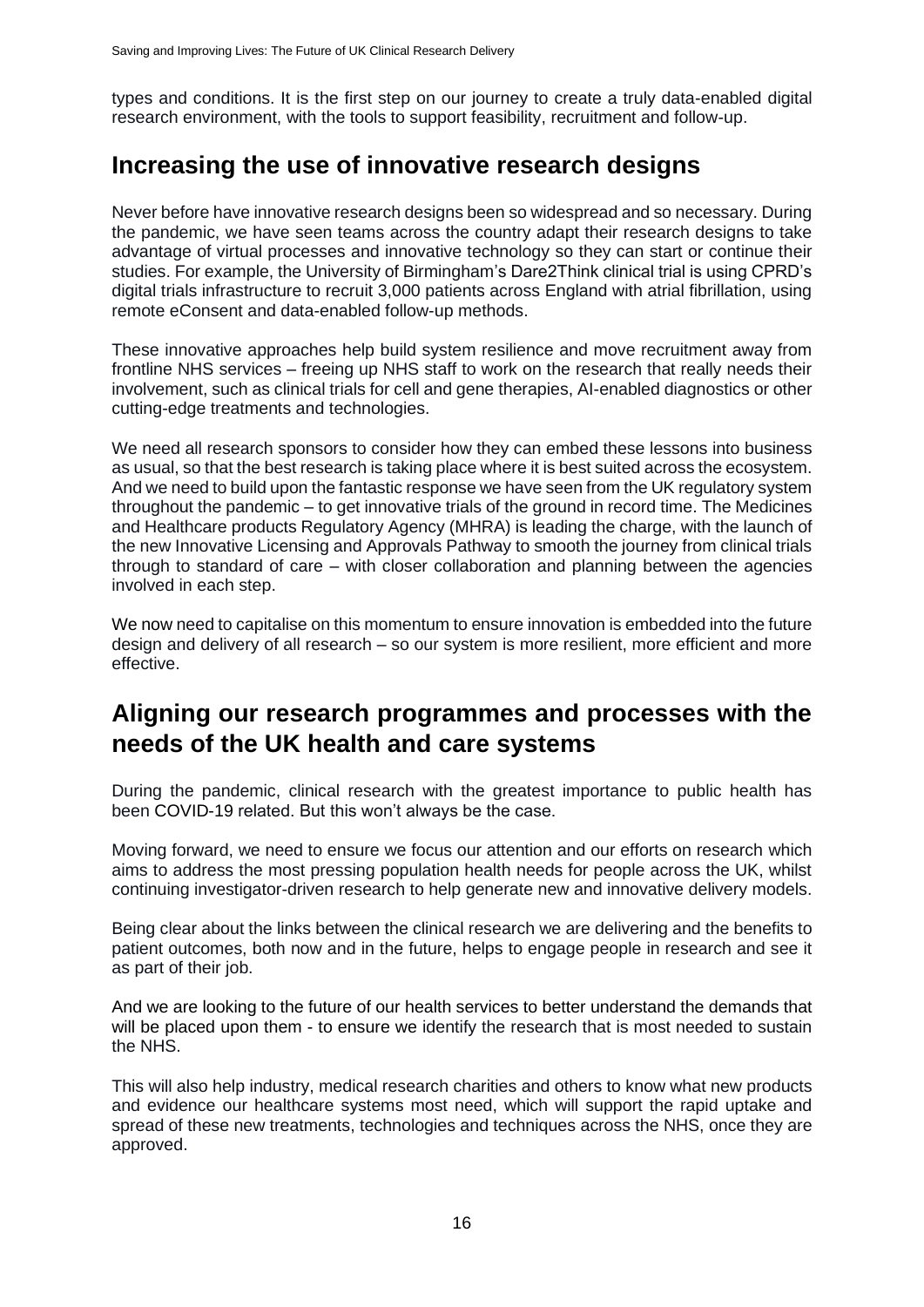### <span id="page-16-0"></span>**Improving visibility and making research matter to the NHS**

The public and healthcare staff have never been so aware of clinical research and the value it can bring to patients. We need to capitalise on this momentum and ensure we recognise and value all the activities which contribute to the delivery of research. We are engaging with health and care staff to embed the idea that research is not a burden - but an essential and rewarding part of effective patient care.

At the same time, we also need to make research matter to the NHS – to ensure staff see the benefit for their patients and feel empowered to support research, however they play their part. This means capturing, monitoring and promoting support for research across the NHS – for example, the number of referrals to research studies, the number of participants recruited to trials and good data collection in electronic health records.

We need to identify and create the incentives and levers in the system to ensure we enable different ways of working – both in individual organisations and collaboratively across the system. For example, through a strengthened research delivery focus in healthcare regulator requirements for NHS bodies and through revalidation requirements for doctors and nurses.

#### <span id="page-16-1"></span>**Making research more diverse and more relevant to the whole UK**

COVID-19 has demonstrated the need to engage diverse populations in clinical research - to ensure research cohorts reflect the populations that will benefit from new treatments. But this goes beyond the pandemic. Making research more diverse is critical to addressing persistent health inequalities. By building on centres of excellence, such as the Centre for BME Health in Leicester, we will increase support for research in more diverse and under-served populations.

We will also ensure that, wherever possible, research is delivered where the patients with the greatest need are located. This means increasing the capacity and confidence to deliver research in areas with the highest disease burdens and levels of deprivation. By boosting capacity and actively reaching out to engage more diverse communities, through trusted channels, we can ensure we better serve the healthcare needs of everyone across the UK.

#### <span id="page-16-2"></span>**Strengthening public, patient and service user involvement in research**

Finally, involving patients, service users and the public in the design of the research is critical.

Patient and public contributions are invaluable, providing insights from their lived experience and alternative views to those of research teams or NHS staff. Patients are also able to make judgements based on their understanding of their condition and may have different aspirations and thoughts about health outcomes that health care professionals and researchers may not have considered.

Patient and public involvement is now recognised in industry standards, building on a strong record of patient involvement in medical research charity and publicly funded research.

We'll expand support to help sponsors easily access patient groups who can support development of their studies. And we will ensure that publicly funded research models have public, patient and service user involvement in research design and delivery at their heart, in line with the highest UK standards. This will ensure patients and the public feel empowered and that they have a voice in the research that affects them.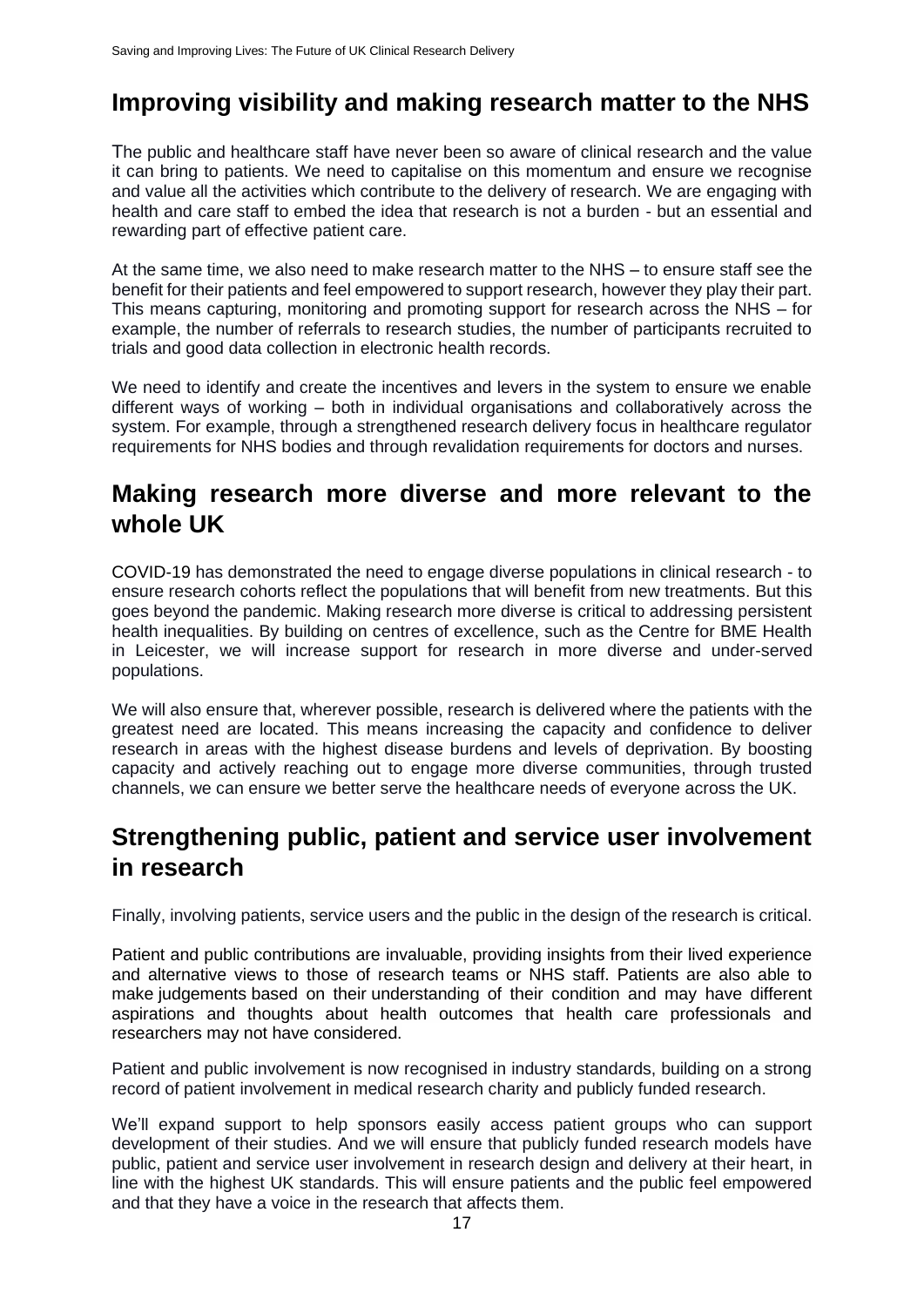## <span id="page-17-0"></span>**Where we go from here**

#### <span id="page-17-1"></span>**Moving forward together**

Together, we need to create a resilient and future-proofed research environment, which is focussed on tackling the most pressing healthcare burdens for people across the UK and is ready to ensure everyone can benefit from advances in cutting-edge healthcare.

To demonstrate our ongoing commitment and to build on our achievements to date, we have worked with the clinical research community to design this vision for the future of UK clinical research delivery.

The vision will be underpinned by future strategies and detailed plans, which will provide more information about the specific steps we will take within each administration to achieve the highlevel aims set out above.

#### <span id="page-17-2"></span>**Our approach across the UK**

Our vision for clinical research builds on our proven ability to work together, across the research community and from all 4 corners of the UK, in pursuit of a common goal – to create a clinical research delivery ecosystem which will shape the future of healthcare and improve people's lives for years to come.

The UK has built and nurtured a culture of close collaboration and partnership between government, universities, industry, the NHS, regulators and medical research charities. And these have been further strengthened during our response to COVID-19.

We have drawn upon this network to develop and test this vision, undertaking a detailed programme of engagement with stakeholders from across the clinical research landscape, including health and care staff, patients, industry, research charities, academia and the NHS.

We have formed the sector-wide UK Clinical Research Recovery Resilience and Growth (RRG) Programme to deliver the vision, supported by the UK government and devolved administrations. Partners in this work include the Department of Health and Social Care, the Office for Life Sciences, UK Research and Innovation (UKRI), NHS England and NHS Improvement (NHSE/I), NHS Wales, NHSx, NHS Digital, Digital Healthcare Wales, the NIHR Clinical Research Network, HCRW, Department of Health Northern Ireland, HSC Research and Development, HRA, the Chief Scientist Office and the MHRA.

The Programme is supported by an Advisory Group including representatives from industry, medical research charities, NHS Research and Development, representatives of the research delivery workforce across NHS settings, patient and public representatives, the Royal College of Physicians and Royal College of Nursing, NIHR, NHS Research Scotland, HCRW, universities, the Medical Research Council and NHSE/I regions.

## <span id="page-17-3"></span>**Wider policy alignment**

Our vision for clinical research delivery complements wider work to support clinical research in the round, including academic research and research design, and builds upon existing commitments in the [NHS Long-Term Plan](https://www.longtermplan.nhs.uk/publication/nhs-long-term-plan/) and [Life Science Sector Deals.](https://www.gov.uk/government/publications/life-sciences-sector-deal)

In addition, our vision is a vital part of the wider strategy to improve the health of people right across the UK, and to ensure we continue to lead the world in the development and delivery of cutting-edge treatments and technologies.

The vision complements the UK [Rare Diseases Framework,](https://www.gov.uk/government/publications/uk-rare-diseases-framework/the-uk-rare-diseases-framework) which outlines the government's priorities for improving the lives of people living with rare diseases over the next 5 years, as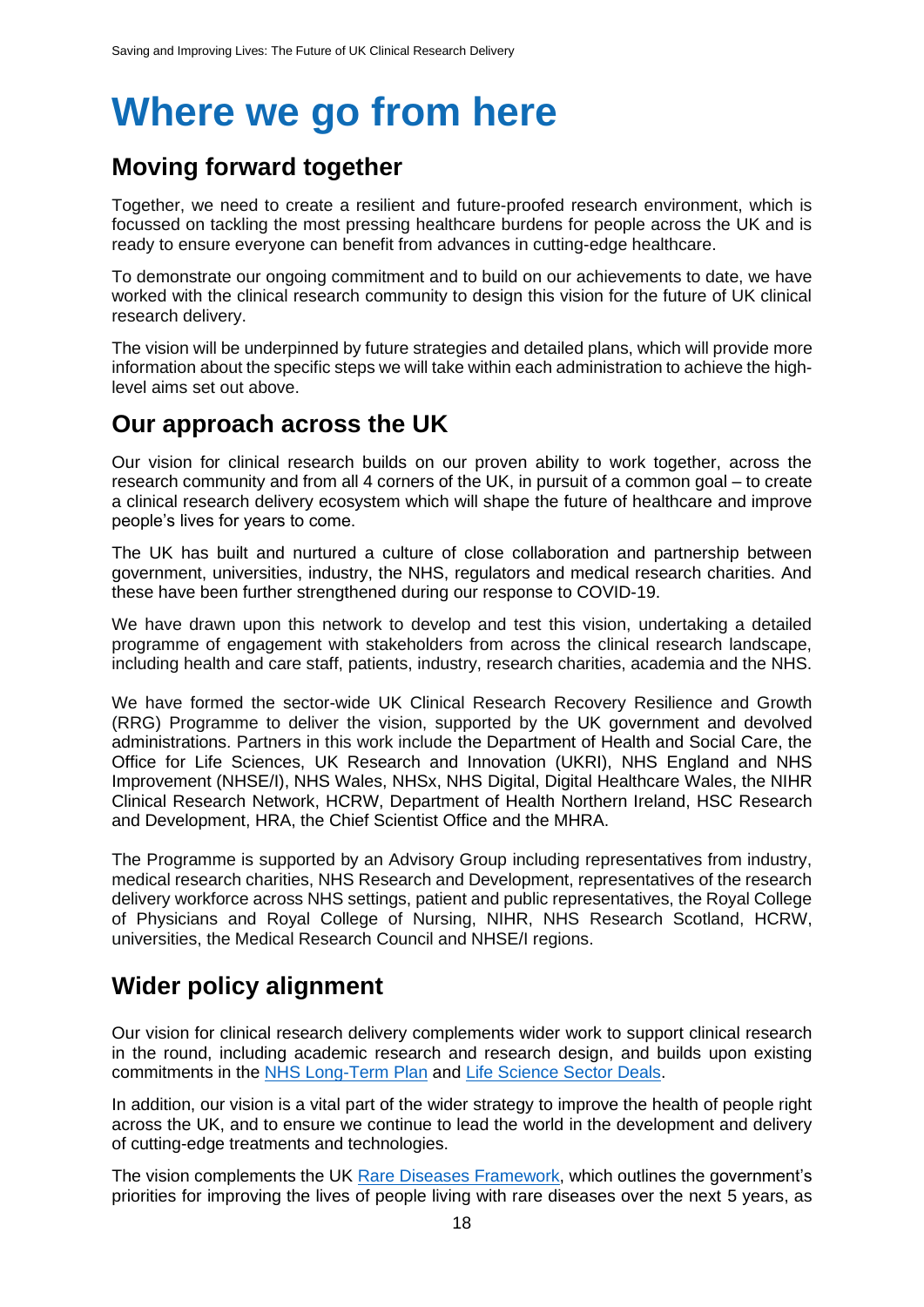well as the [Genome UK Strategy,](https://www.gov.uk/government/publications/genome-uk-the-future-of-healthcare) which sets out how we will extend the UK's Leadership in genomic healthcare and research.

In addition, the NHSx Health and Social Care Data Strategy, due to be published later this year, will set out the vision and plan for revolutionising how we use health and care data in England. The strategy will specifically cover how safe access to high quality data can support research, to develop new therapies and new approaches to keeping people healthy and living independently. The vision is also aligned with the [National Data Strategy \(NDS\).](https://www.gov.uk/government/publications/uk-national-data-strategy/national-data-strategy) Published in September 2020, the NDS sets out government's ambition to unlock the power of data use in order to drive innovation and secure the next scientific breakthrough.

We also recognise the importance of capitalising on clinical research to ensure all patients get access to the best proven treatments and technologies. Which is why the Accelerated Access Collaborative (AAC) was established to drive proven health innovations into the hands of the patients and healthcare professionals who need them right across the UK. The AAC's first annual report [Our Year in Focus,](https://www.england.nhs.uk/aac/publication/accelerated-access-collaborative-our-year-in-focus-2019-20/) shows that during 2019 to 2020 the AAC helped to provide more than 700,000 patients with access to proven health and care innovations, resulting in an estimated 12,000 fewer hospital admissions and 125,000 fewer days spent in hospital, with total savings to the NHS of over £50m.

In Wales, several new collaboration initiatives have been established under the auspices of 'A Healthier Wales', to support the commitment to building joint health and care research, innovation and improvement capacity. New investments have been made in Research, Innovation and Improvement Co-ordination Hubs, focussed on driving the adoption and spread of proven innovations and new models of care. In addition, the Intensive Learning Academies are developing management and leadership roles across targeted themes linked to innovation adoption and transformation – with a strong emphasis on 'case study learning' that will translate research into better outcomes for patients.

So, we all need to continue to work together. Because when world-leading research delivers cutting-edge innovations into the hands of dedicated healthcare staff, everyone wins.

#### <span id="page-18-0"></span>**Phased implementation**

Our UK-wide vision for clinical research will be delivered in 2 key phases.

#### **Phase 1**

Phase 1 is this document – the Future of UK Clinical Research Delivery alongside our underlying action plans and strategies for improvements to be delivered during 2021 to 2022 – which will be published later this year.

The vision sets out our 5 underpinning themes and 7 priority areas for action, to create a worldleading clinical research delivery environment. These are shared by the UK government and devolved administrations and provide a strategic direction for our work on clinical research delivery, to improve the health of people across the UK.

Health is a devolved matter and therefore each individual administration has the flexibility to deliver the aims of the framework in the way which is most effective for their population.

However, all 4 administrations are committed to working together collaboratively and, wherever possible, we will pool our collective efforts and take a UK-wide approach.

#### **Phase 2**

This is the next step in our journey. Once delivery in 2021 to 2022 is underway, we will then lift our gaze and set our sights even higher.

We will publish detailed plans for the future, which will deliver on our vision and unleash the true potential of UK clinical research.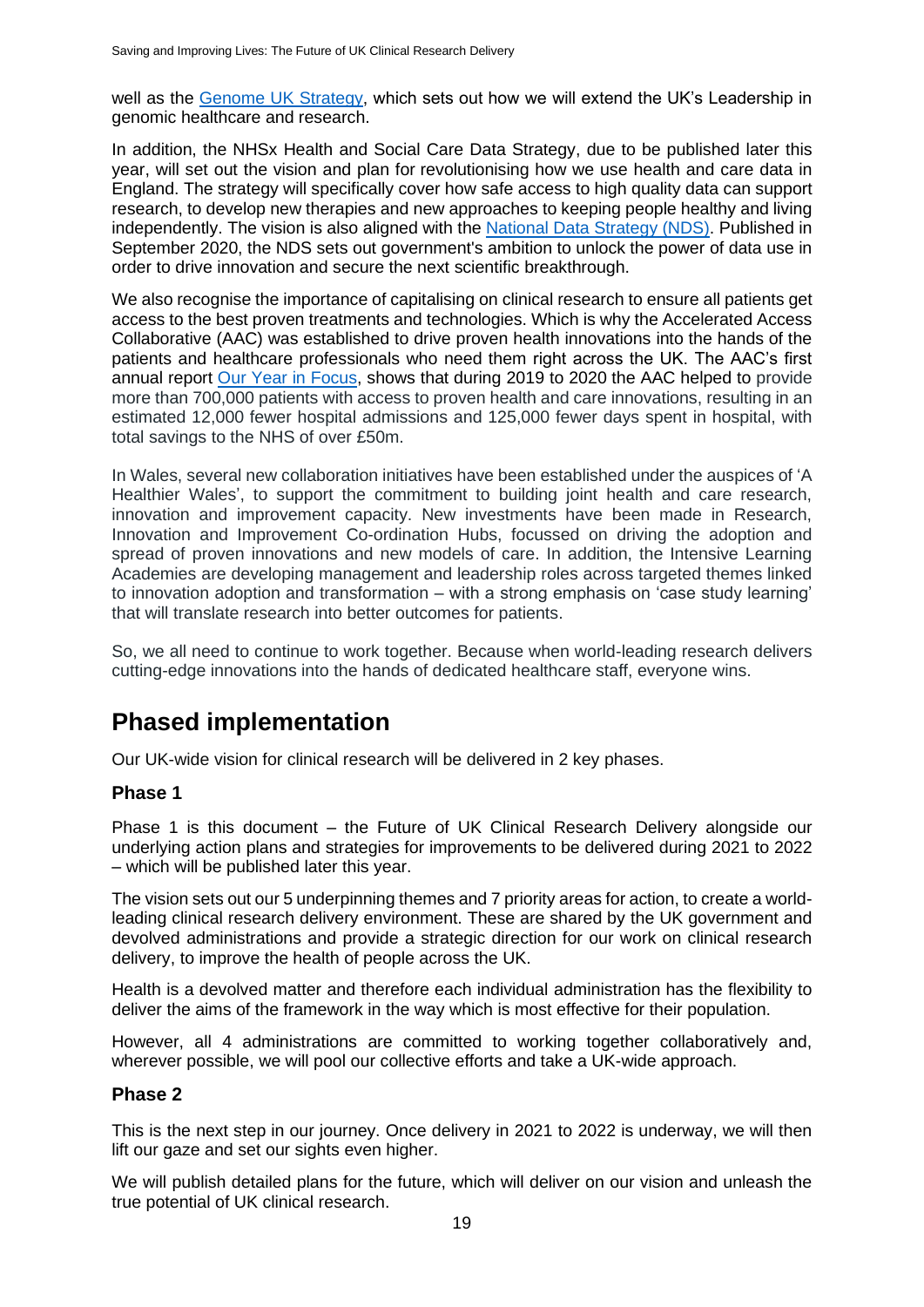## <span id="page-19-0"></span>**Next steps**

This vision is part of a coordinated and coherent programme of work to ensure the recovery, resilience and growth of UK clinical research delivery. This encompasses the support, processes and infrastructure that enable research delivery, and the aspects of research design, management and oversight which impact on the potential to improve.

In developing our plans and strategies for 2021 to 2022, we will continue to work closely with the clinical research community, via the RRG programme, to ensure commitments are appropriate, actionable, and measurable.

Together we can create a research delivery environment that improves patients' lives, levels up economic opportunity across the UK and bolsters our health resilience, all whilst addressing health inequalities.

This is what the UK needs, what patients deserve and what we must deliver.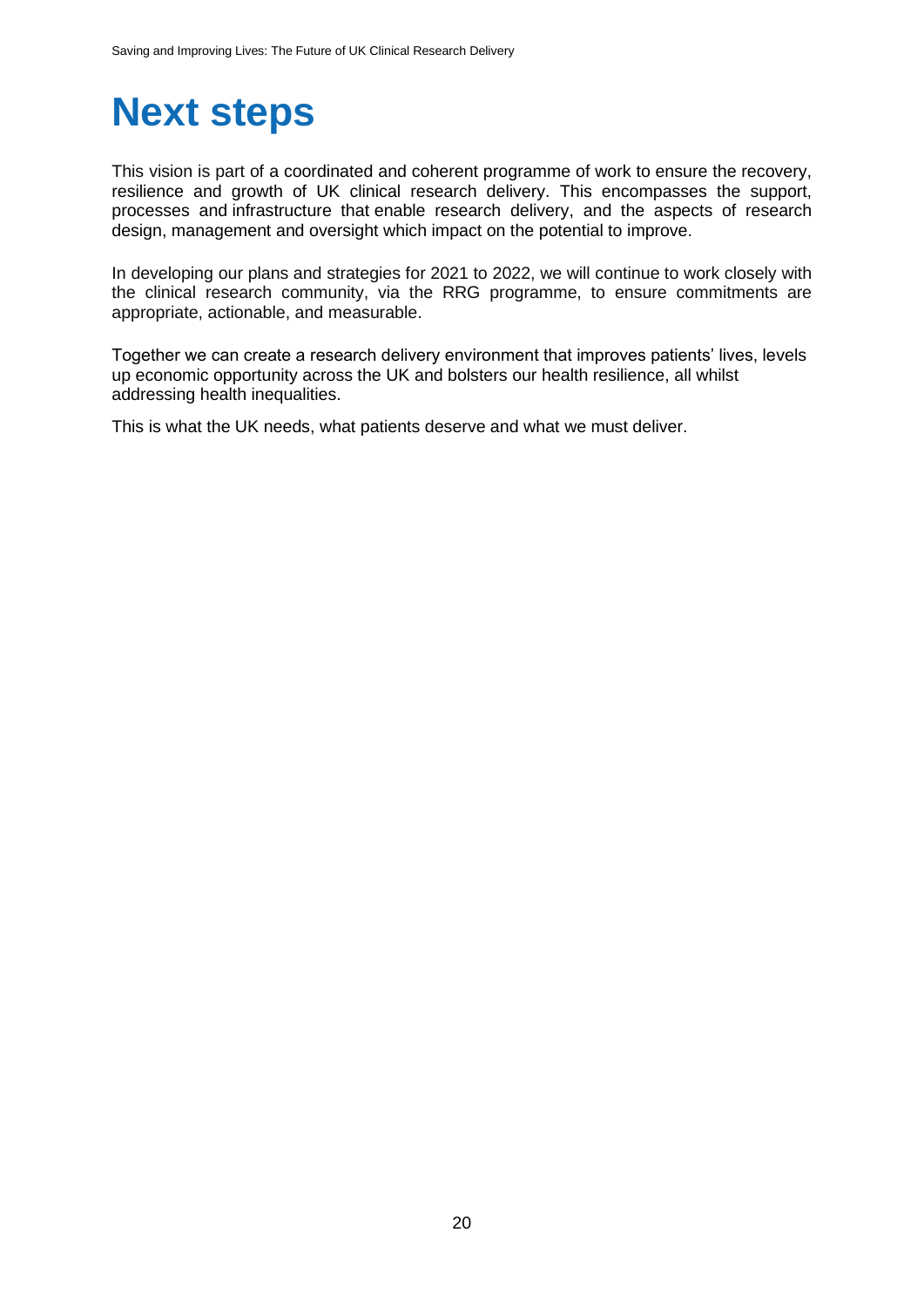## **Case studies**

### <span id="page-20-0"></span>**Discovering lifesaving COVID-19 therapies in record time – RECOVERY**

RECOVERY, led by the University of Oxford with funding from UKRI's Medical Research Council (MRC) and the NIHR, is the world's largest randomised controlled trial for COVID-19. Set-up in record-time in the early stages of the pandemic, RECOVERY identified the first proven treatment for the virus and has provided other vital evidence about which treatments work and which don't.

In just 9 days the RECOVERY trial protocol was written and approved, and the first participants were recruited. The trial is designed and run in a way that makes it easy for both patients and the NHS to get involved – with over 38,000 patients in 177 hospitals across all 4 corners of the UK having taken part.

It was RECOVERY which successfully identified dexamethasone as a cheap, effective and widely available treatment for COVID-19. This vital treatment has cut mortality rates by as much as one-third in COVID-19 patients needing ventilation and helped to save lives all over the world.

Since then, RECOVERY has continued to produce ground-breaking research, showing that Tocilizumab reduces the need for a mechanical ventilator and also shortens the time COVID-19 patients spend in hospital. Equally important, RECOVERY has shown several treatments, such as convalescent plasma, don't work.

Using a platform approach the study is able to trial multiple therapies simultaneously, meaning researchers can easily stop trialling treatments that show little or no effect and re-focus their efforts on the most-promising candidates. This has proven vital at a time of intense pressure on the NHS and healthcare services all over the globe.

All of this wouldn't have been possible without our investments across the UK - in the people, processes and systems needed to deliver high quality health research. In particular, NHS health-data systems, including NHS DigiTrials, have helped to reduce the burden on front-line delivery teams, as minimal demographic and consent data could be collected at a patient's bedside and then integrated with routine NHS information on treatment, diagnosis, COVID-19 tests, clinical results and survival – to provide the full range of data needed to deliver the trial.

You can find out more about RECOVERY [here.](https://www.recoverytrial.net/)

#### <span id="page-20-1"></span>**Our route back to normality – The UK's role in innovative COVID-19 vaccine trials**

Developing a new vaccine is a complex process which can often take over a decade. But in the last year, we have seen new, safe and effective COVID-19 vaccines developed, trialled and rolled-out at phenomenal speed.

The UK has been at the forefront of this global effort, playing a pivotal role in numerous vaccine trials. We recruited the first global participants in the Janssen and Novavax trials in Dundee and Blackpool, and we were the first country in the world to approve the COVID-19 vaccines developed by Pfizer/BioNTech and Oxford/Astrazeneca.

These amazing feats have been possible thanks to the UK's close collaboration with industry, dedicated research delivery staff and, most importantly, participants nationwide who took part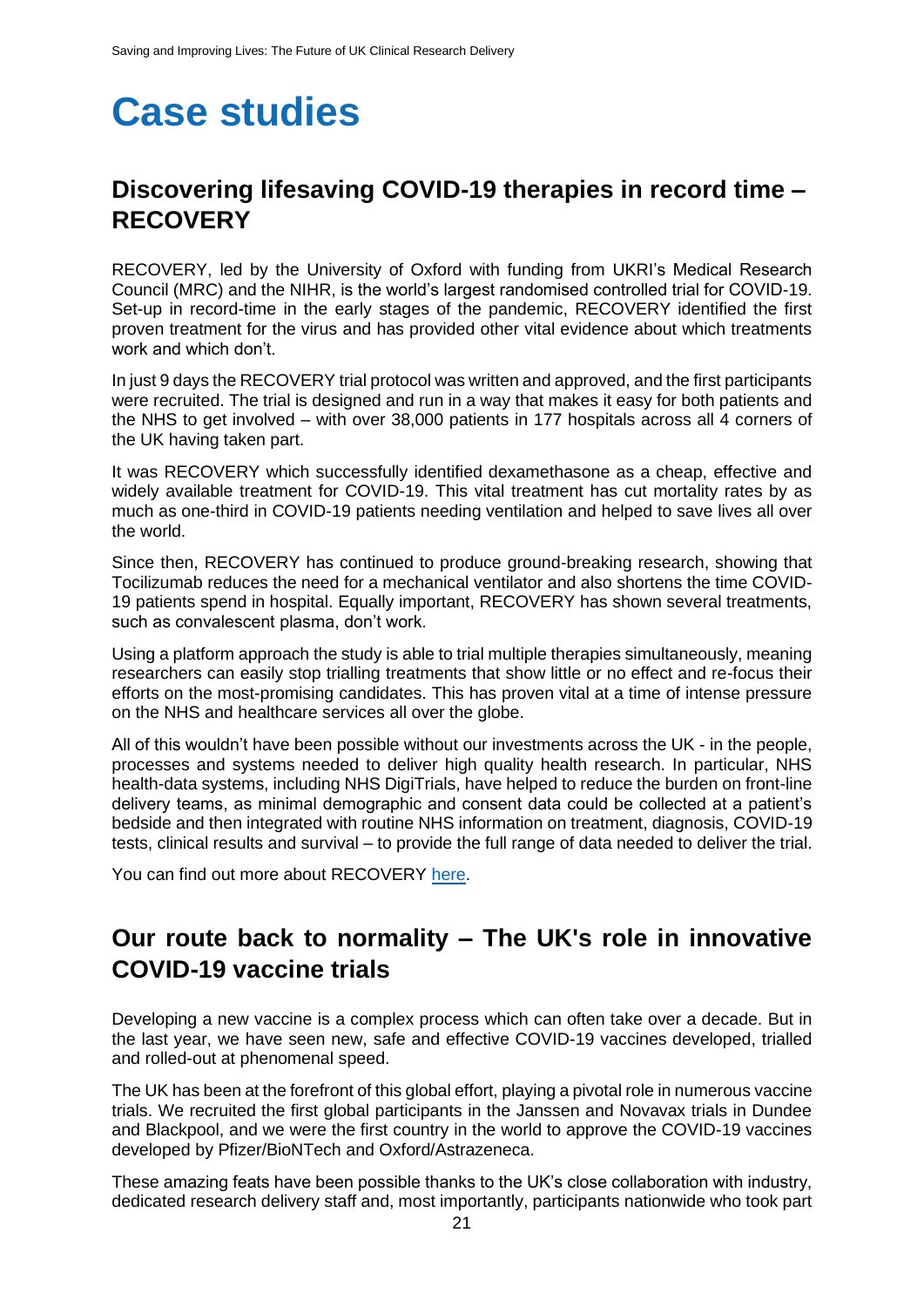in trials. Our national COVID-19 Vaccine Registry, made up of over 450,000 volunteers across the UK, allowed researchers to rapidly identify and recruit a diverse range of participants to the vaccine trials, to test whether they were safe and effective.

In addition, the SIREN and Vivaldi studies have researched infection rates among healthcare and care home workers, producing real world data which demonstrates that vaccines are highly effective in slowing the spread of COVID-19 and preventing serious infection. Through these and other studies we are now able to track the long-term impacts of vaccines in the real world.

Thanks to the hard work of our researchers, research delivery teams and regulators, alongside the fantastic support from trial participants, the world now has new tools to tackle the pandemic and offer hope for a brighter and safer tomorrow.

You can find out more about COVID-19 vaccine research and how to sign up to participate [here.](https://bepartofresearch.nihr.ac.uk/vaccine-studies/)

#### <span id="page-21-0"></span>**Improving access and building resilience** *–* **RELIEVE IBS-D**

Irritable Bowel Syndrome (IBS) affects approximately 1 in 5 people in the UK – a third of whom experience diarrhoea-type IBS (IBS-D). Symptoms have a huge impact on quality of life, with patients often suffering debilitating abdominal pain and bloating.

The RELIEVE IBS-D study has been set up to test Enterosgel – a new drug-free treatment that is taken orally. By adopting an entirely virtual approach to trial this promising new treatment, the study is a major step forward in developing the UK's capacity and capability to conduct virtual clinical research.

RELIEVE IBS-D was originally designed to run across 28 hospitals, GP practices and private clinics in England, with participation limited to those in these catchment areas. However, to enable the research to continue during the COVID-19 pandemic, teams at the Newcastle Hospitals NHS Foundation Trust and the NIHR National Patient Recruitment Centre in Newcastle collaborated with UK company Enteromed to develop the digital tools needed to continue this important research remotely.

The new virtual approach opened-up participation to people across the UK, with patients in England, Wales, Scotland and Northern Ireland taking part from the comfort of their own homes. And this has significantly bolstered recruitment, with a single site using the virtual method recruiting 67% faster than all 28 sites using a traditional approach.

You can find out more about the RELIEVE IBS-D study [here.](https://www.nihr.ac.uk/news/virtual-trial-recruits-67-faster-led-by-nihr-patient-recruitment-centre-in-newcastle-in-collaboration-with-enteromed/26290)

### <span id="page-21-1"></span>**Tacking global healthcare challenges – the Genetic Links to Anxiety and Depression Study**

Depression and anxiety are the most common mental health disorders worldwide and, in the UK, 1 in 3 people will experience symptoms during their lifetime. The Genetic Links to Anxiety and Depression (GLAD) study aims to find out how genes and environment act together to bring about anxiety and depression.

GLAD is led by the NIHR Mental Health BioResource and researchers at King's College London, in collaboration with researchers at Ulster University, University of Edinburgh, and Cardiff University. By improving understanding of the risk factors for depression and anxiety, the study is aiming to identify effective treatments and improve the lives of people experiencing these conditions.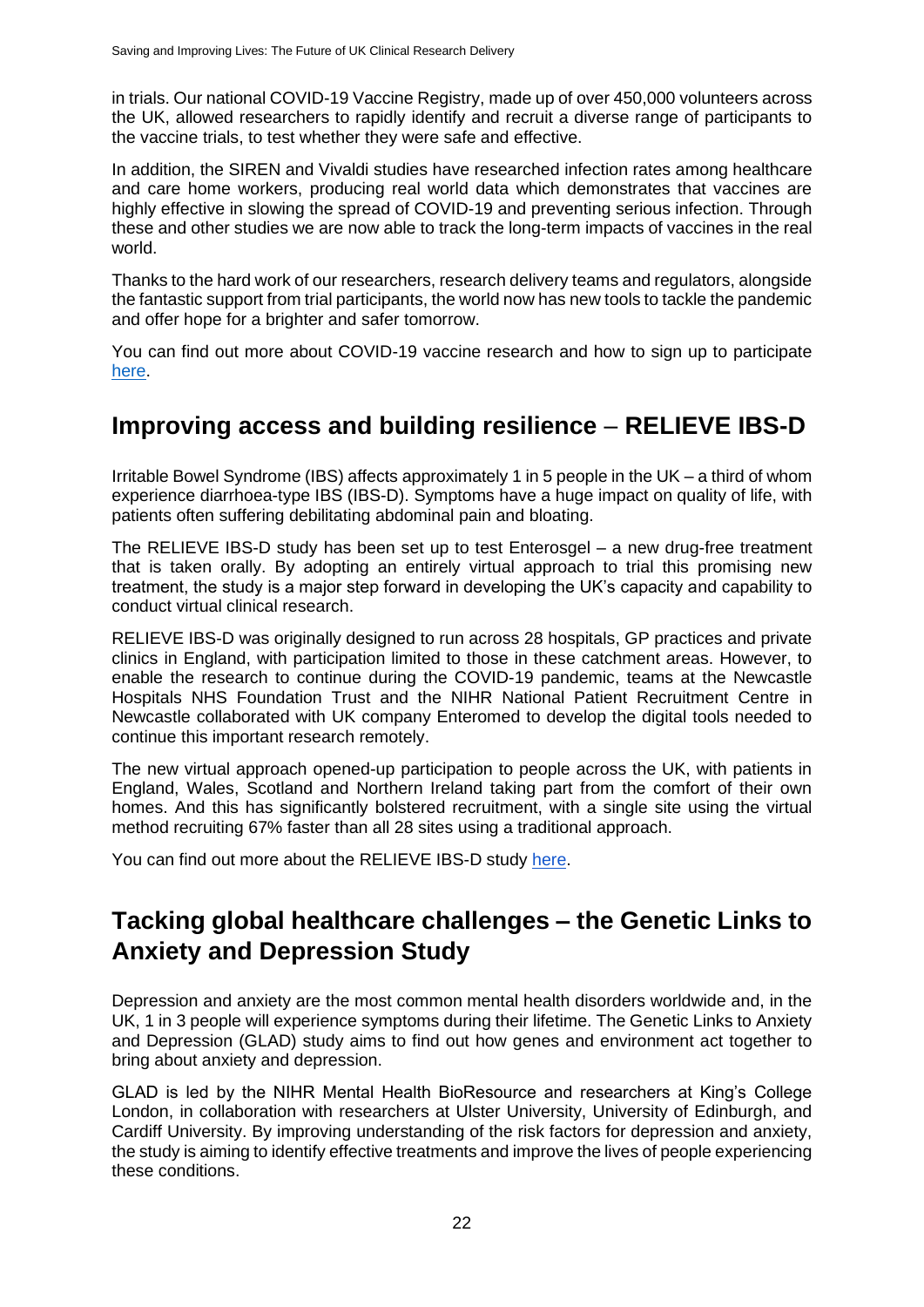The study is the largest ever of its type and uses novel digital recruitment methods, including social media and other online forums, to help identify anyone who has experienced clinical anxiety or depression and wants to take part. Potential participants can easily register on the study website and send saliva samples back in the post for analysis.

As a result, more than 8,000 people registered on the website within 24 hours after launch and by the end of week one that figure had grown to almost 15,000. Interest in the research has continued to grow and over 20,000 participants enrolled in the first year, which is halfway to the overall study target of 40,000 people.

You can find out more about the study on the GLAD website [here.](https://gladstudy.org.uk/)

#### <span id="page-22-0"></span>**Improving outcomes for all – the OPTIMAS trial**

Every year, around 30,000 people in the UK suffer a stroke due to atrial fibrillation – an abnormal heart rhythm. For most of these people, anticoagulant (blood thinning) medication is the best way to prevent a further stroke, but we still don't know how soon after a stroke the medication should be started.

Historically, taking anticoagulant medication early after a stroke has been considered to increase the risk of potentially harmful intracranial bleeding – when a blood vessel within the skull ruptures or leaks, causing damage to the brain. For this reason, many clinicians delay anticoagulation for up to 2 weeks after the stroke has occurred. However, during this time, there is a risk a patient may experience a further stroke – a terrifying reality for hundreds of people across the UK every year.

Although the practice of delayed anticoagulation is supported by several current guidelines, these are based largely on historical and observational data in patients treated with Warfarin – an older anticoagulant with a much higher risk of causing bleeding.

Newer direct oral anticoagulants (DOACs) are increasingly used in modern clinical practice, and more recent studies suggest that early DOAC use is associated with a low risk of intracranial bleeding – whilst delays increase the risk of a further stroke.

So, starting DOAC medication early might be safe and effective. But a randomised controlled trial comparing early and delayed treatment is needed to answer this important question.

Led by University College London and funded by the British Heart Foundation, the OPTIMAS (OPtimal TIMing of Anticoagulation after Stroke) trial is seeking to do just that. OPTIMAS is taking place in over 70 hospitals across the whole of the UK. By working together, the researchers, clinical teams and patients will help to improve medical care for future stroke survivors all over the world.

You can find out more about OPTIMAS [here.](https://optimas.org.uk/about)

## <span id="page-22-1"></span>**The power of innovation and collaboration – the National Lung Matrix Trial**

Non-small-cell lung cancer accounts for over 80% of lung cancer cases and the disease kills over 35,000 people in the UK every year. Genetic subtypes of this cancer have been identified and, through the National Lung Matrix Trial (NLMT), researchers are testing new, targeted drugs and novel treatment combinations faster than in traditional trials.

NLMT is the largest precision medicine trial in the world. Patients who sign up to take part are genetically screened to understand more about their tumour type and whether they possess the relevant genetic signatures to be matched to a targeted treatment. The trial's adaptive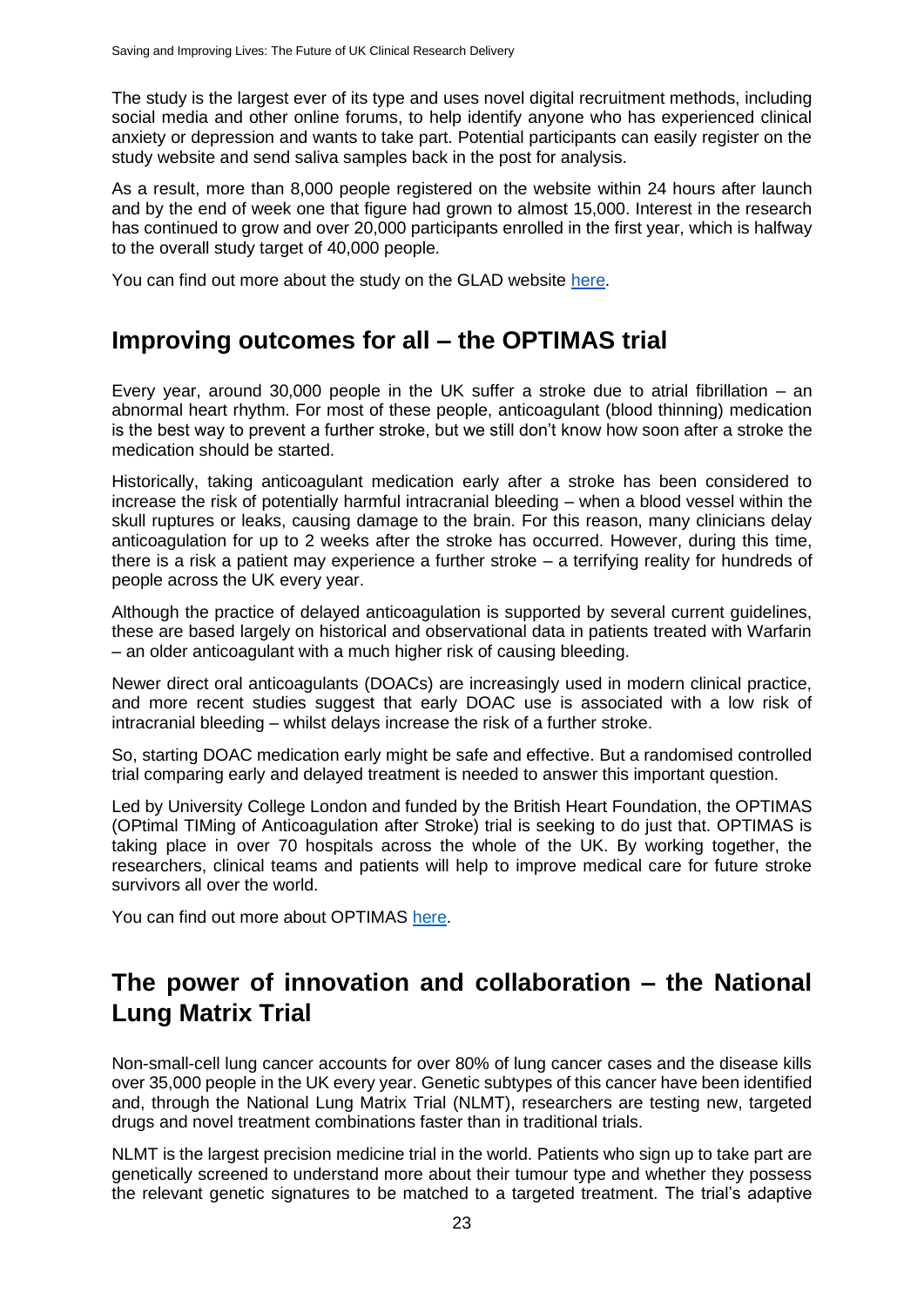approach makes it possible for new drugs and combinations to be added as soon as they become available, or to be retired quickly and easily if evidence suggests they aren't effective.

NLMT shows the power of collaboration through the UK's integrated health research system. Led by the University of Birmingham's Clinical Trials Unit and funded by Cancer Research UK (CRUK), the trial is supported by CRUK's Stratified Medicine Programme 2, the CRUK/NIHR Experimental Cancer Medicine Centres, Pfizer, AstraZeneca and Mirati Therapeutics Inc, alongside NHS organisations across the UK.

Since NLMT opened to recruitment in May 2015, hundreds of patients have been recruited to over 20 different study arms testing 8 different targeted treatments.

You can find out more about the National Lung Matrix trial on the University of Birmingham's website [here](https://www.birmingham.ac.uk/research/crctu/trials/lung-matrix/index.aspx) and in Nature [here.](https://www.nature.com/articles/s41586-020-2481-8)

### <span id="page-23-0"></span>**Transforming psychotherapy using new technologies gameChange**

Psychosis affects thousands of people every year, many of whom fear everyday social situations. This can lead to extreme isolation and poor physical and mental health. One study is looking to develop a powerful new treatment, by using highly scalable and personalised innovation in virtual technologies.

With funding from NIHR, gameChange is an early-phase study to evaluate whether a new immersive virtual reality (VR) psychotherapy can help patients engage in more everyday social situations and experience fewer and less severe psychiatric symptoms.

In designing the study, researchers collaborated with those who have experience of psychosis – with participants working side-by-side with the computer programmers creating the VR therapy. The therapy itself provides sophisticated simulations of the real-life situations that patients find troubling. Patients with strong fears are much more likely to test them in VR but, importantly, the learning then transfers to the real world.

One of the most innovative features is a virtual therapist – a friendly computer-generated avatar, voiced by a real person, that carefully guides the patient through the therapeutic work, helping them practise techniques to overcome their difficulties. In effect, the treatment is automated, making it a low-cost yet effective complement to existing care.

You can find out more about gameChange [here.](https://oxfordhealthbrc.nihr.ac.uk/virtual-reality-transforms-psychological-therapy/)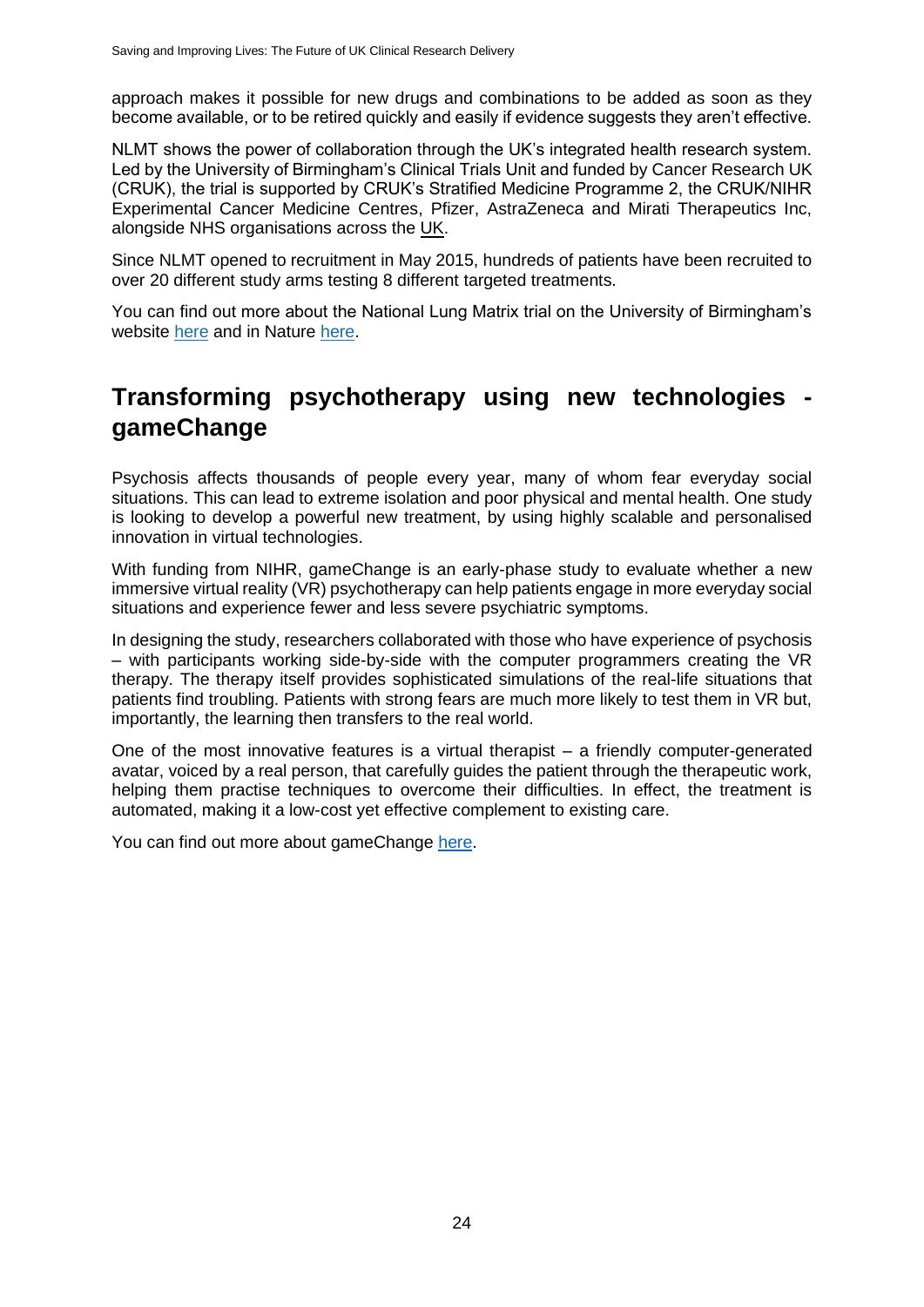## <span id="page-24-0"></span>**Glossary**

**A Healthier Wales** – published in June 2018, is the Welsh Government's long-term plan for health and social services in Wales.

**Accelerated Access Collaborative** – brings together industry, government, regulators, patients and the NHS to remove barriers and accelerate the introduction of ground-breaking new treatments and technologies which can transform care.

**Artificial intelligence** – describes a range of techniques that allow computers to perform tasks typically thought to require human reasoning and problem-solving skills.

**Cell and gene therapies and cell-based therapies** – involve extracting cells, protein or genetic material (DNA) from the patient (or a donor), and altering them to provide a highly personalised therapy, which is re-injected into the patient.

**Clinical research** – refers to all research carried out on humans (healthy or sick people). It focuses on improving knowledge of diseases, developing diagnostic methods and new treatments or medical devices to ensure better patient care.

**Clinical Practice Research Datalink (CPRD)** – is a UK government, not-for-profit research service that has over 30 years of primary care clinical data. CPRD collects anonymised patient data from a network of GP practices across the UK and supplies this for public health research.

**COVID-19** – is an infectious disease caused by a newly discovered coronavirus.

**DataLoch** – a Scottish health data repository created jointly by NHS Lothian, Borders and Fife and the University of Edinburgh.

**Digital Health Care Wales** – a new special health authority that will deliver national digital, data and technology services for health and care in Wales.

**Genome UK: the Future of Healthcare** – published in 2020, this UK-wide government strategy sets out the vision to extend the UK's leadership in genomic healthcare and research.

**Genomics** – is the study of the body's genes, their functions and their influence on the growth, development and working of the body – using a variety of techniques to look at the body's DNA and associated compounds.

**Health and Care Research Wales (HCRW)** – is the Welsh organisation that funds and supports health and social research in Wales. It aims to provide collective oversight of research to ensure it is of the highest international scientific quality, is relevant to the needs and challenges of health and care in Wales, and makes a difference to policy and practice in ways that improve the lives of patients, people and communities in Wales.

**Health and Social Care Northern Ireland (HSCNI)** – is the national health and social care provider for Northern Ireland. For the purposes of this document, all references to NHS include equivalent bodies across the UK and devolved administrations, including HSCNI.

**Health and Social Care Research and Development** – is part of the Public Health Agency, and is responsible for the administration and coordination of the HSC research and development budget on behalf o[f](https://www.health-ni.gov.uk/) Department of Health, Northern Ireland (DoH NI). Its work is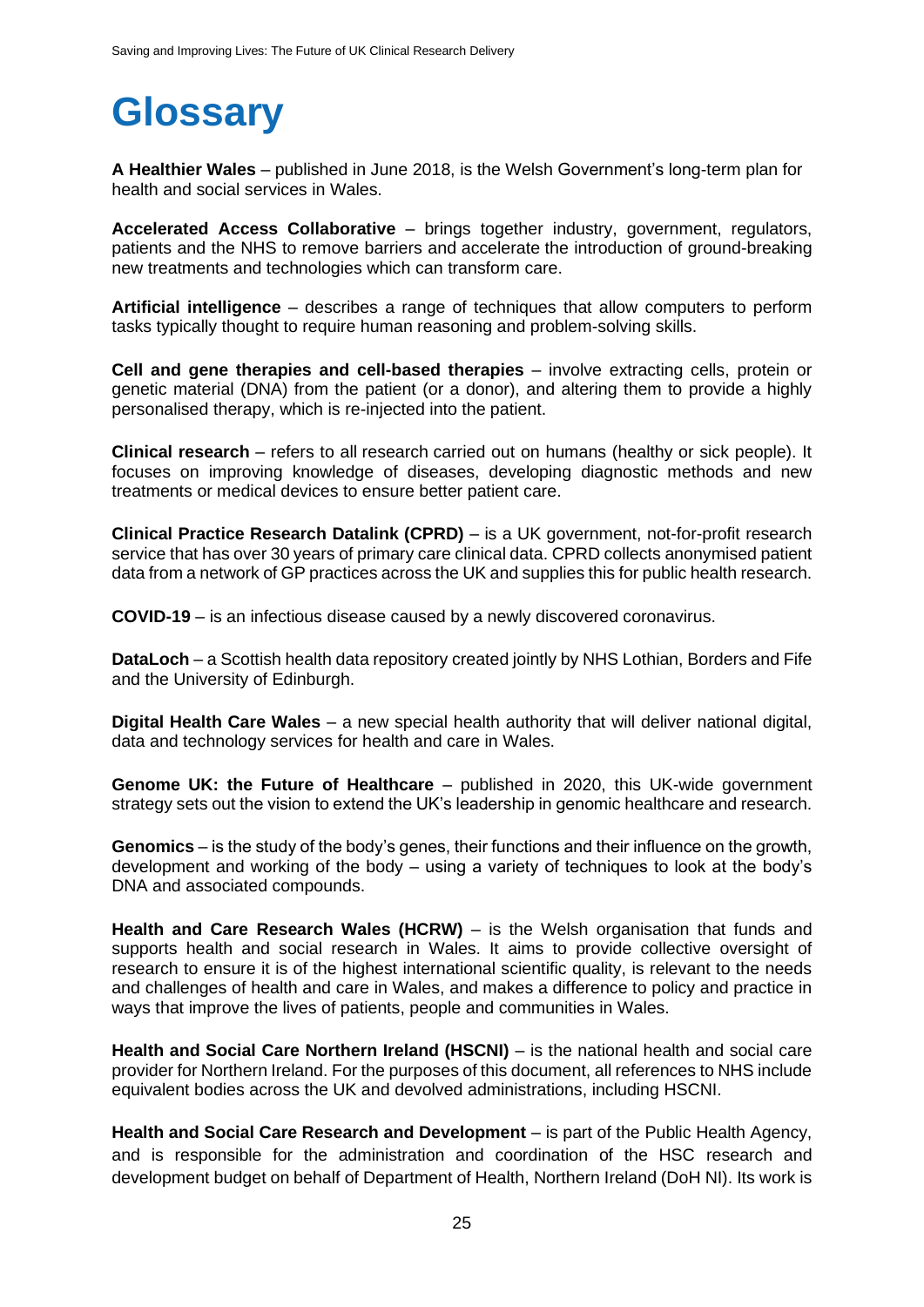based on the principle that the best health and social care must be underpinned by knowledge, based on well conducted research, which can then be applied in the delivery of care.

**Health Research Authority (HRA)** – an arm's length body of the Department of Health and Social Care (DHSC), which protects and promotes the interests of patients and the public in health and social care research. The HRA is responsible for research ethics approval. All medical research involving people in the UK, whether in the NHS or the private sector, must first be approved by an independent research ethics committee.

**iCAIRD** – a pan-Scotland collaboration of 15 partners from across industry, the NHS, and academia working to establish a world-class centre of excellence focusing on the application of artificial intelligence to digital diagnostics.

**Life Sciences Industrial Strategy** – published in 2017 and written by the UK Life Science's Champion Professor Sir John Bell, the strategy provides recommendations to government on the long-term success of the life sciences sector.

**Medicines and Healthcare products Regulatory Agency (MHRA)** – an arm's length body of the Department of Health and Social Care (DHSC). Before a clinical trial of a new medicine can begin the MHRA needs to review and authorise it. The MHRA inspects sites where clinical trials take place to make sure they are conducted in line with good clinical practice.

**Medical Research Council (MRC) –**is a part of UKRI that is responsible for co-coordinating and funding medical research in the UK. The MRC's work ranges from laboratory research, for example on genes and molecules, right through to research with people, such as clinical trials and population studies.

**National Institute for Health Research (NIHR)** – is a UK government agency which funds research into health and care, and is one of the largest national clinical research funders in Europe.

**NHS Digital (NHSD)** – is the national information and technology partner to the national health and care system. NHSD works with partners to ensure health information flows efficiently and securely.

**NHS Long-term Plan** – aims to improve the quality of patient care and health outcomes. It sets out how the £20.5 billion budget settlement for the NHS, announced by the Prime Minister in summer 2018, will be spent over the next 5 years.

**NHSx** – is a joint unit bringing together teams from the Department of Health and Social Care and NHS England and Improvement to drive the digital transformation of care. This includes setting national policy and developing best practice for National Health Service technology, digital and data, including data sharing and transparency.

**Office for Life Sciences** – is part of the [Department of Health and Social Care](https://www.gov.uk/government/organisations/department-of-health-and-social-care) and the [Department for Business, Energy and](https://www.gov.uk/government/organisations/department-for-business-energy-and-industrial-strategy) Industrial Strategy. OLS champions research, innovation and the use of technology to transform health and care services.

**Platform trials** – allow for the evaluation of multiple treatments or interventions during a clinical trial, using interim evaluations and addition of new interventions.

**Precision medicine** – is an emerging approach for disease treatment and prevention that takes into account individual variability in genes, environment, and lifestyle for each person.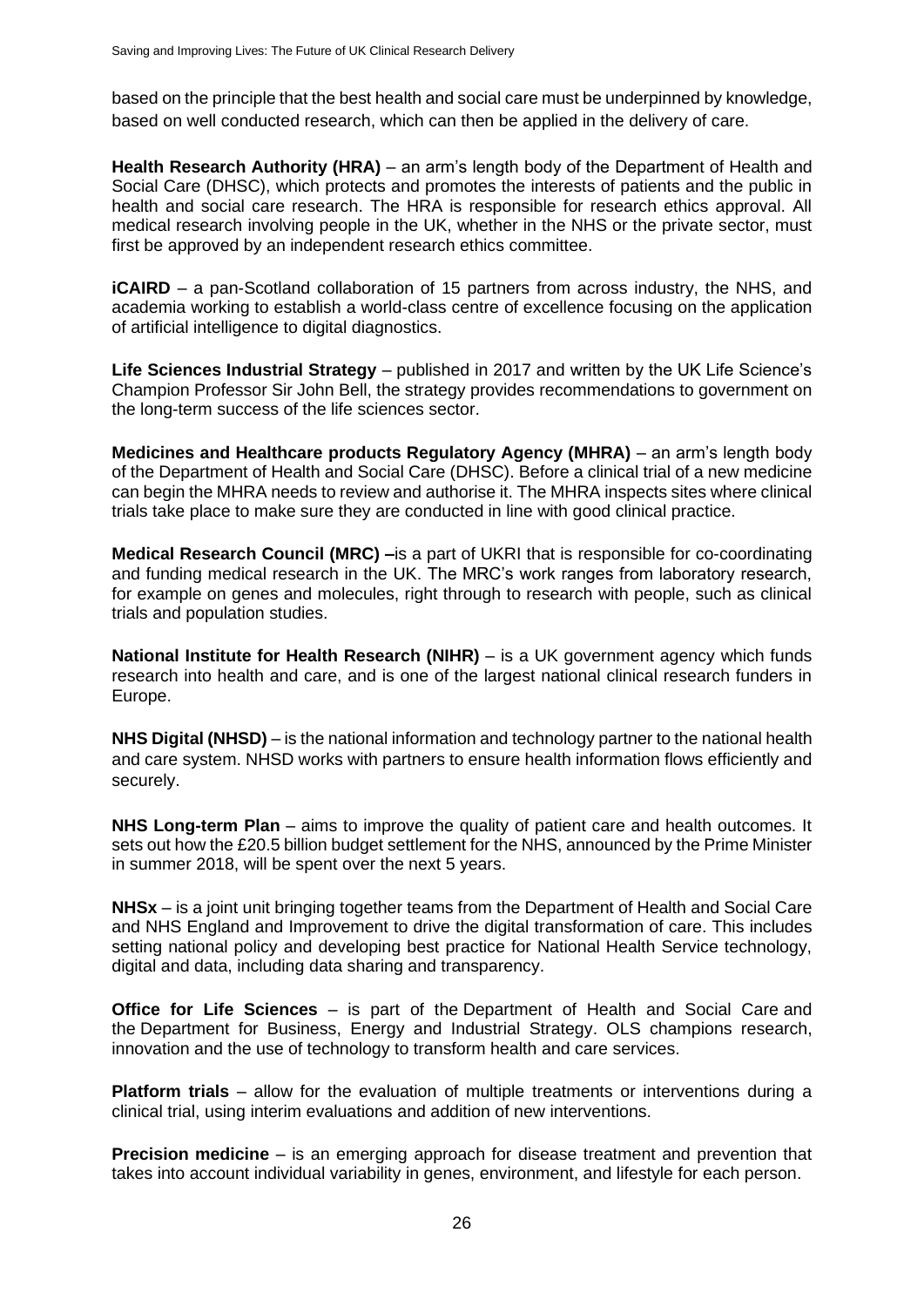**Rare disease** – is a condition which affects fewer than 1 in 2,000 people. It is currently estimated that there are over 7,000 rare diseases, with new conditions continually being identified as research advances. 1 in 17 people are estimated to be affected by a rare disease at some point in their lives.

**Rare diseases framework** – published in 2021, outlines the government's priorities for improving the lives of people living with rare diseases over the next 5 years.

**Royal College of Nursing** – is the world's largest nursing union and professional body. It represents more than 450,000 nurses, student nurses, midwives and nursing support workers in the UK and internationally.

**Royal College of Physicians** – a British professional membership body dedicated to improving the practice of medicine, chiefly through the accreditation of physicians by examination.

**Scottish Health Research Register (SHARE)** – a register of over 280,000 people in Scotland aged 11 and over who have granted use of their health records to assess eligibility for research studies, as well as ground-breaking work to carry out consented collection of left over blood from routine clinical tests for anonymised health research.

**UK Research and Innovation (UKRI)** - a non-departmental public body sponsored by the Department for Business, Energy and Industrial Strategy (BEIS). UKRI brings together the seven disciplinary research councils including MRC, as well as Research England and Innovate UK.